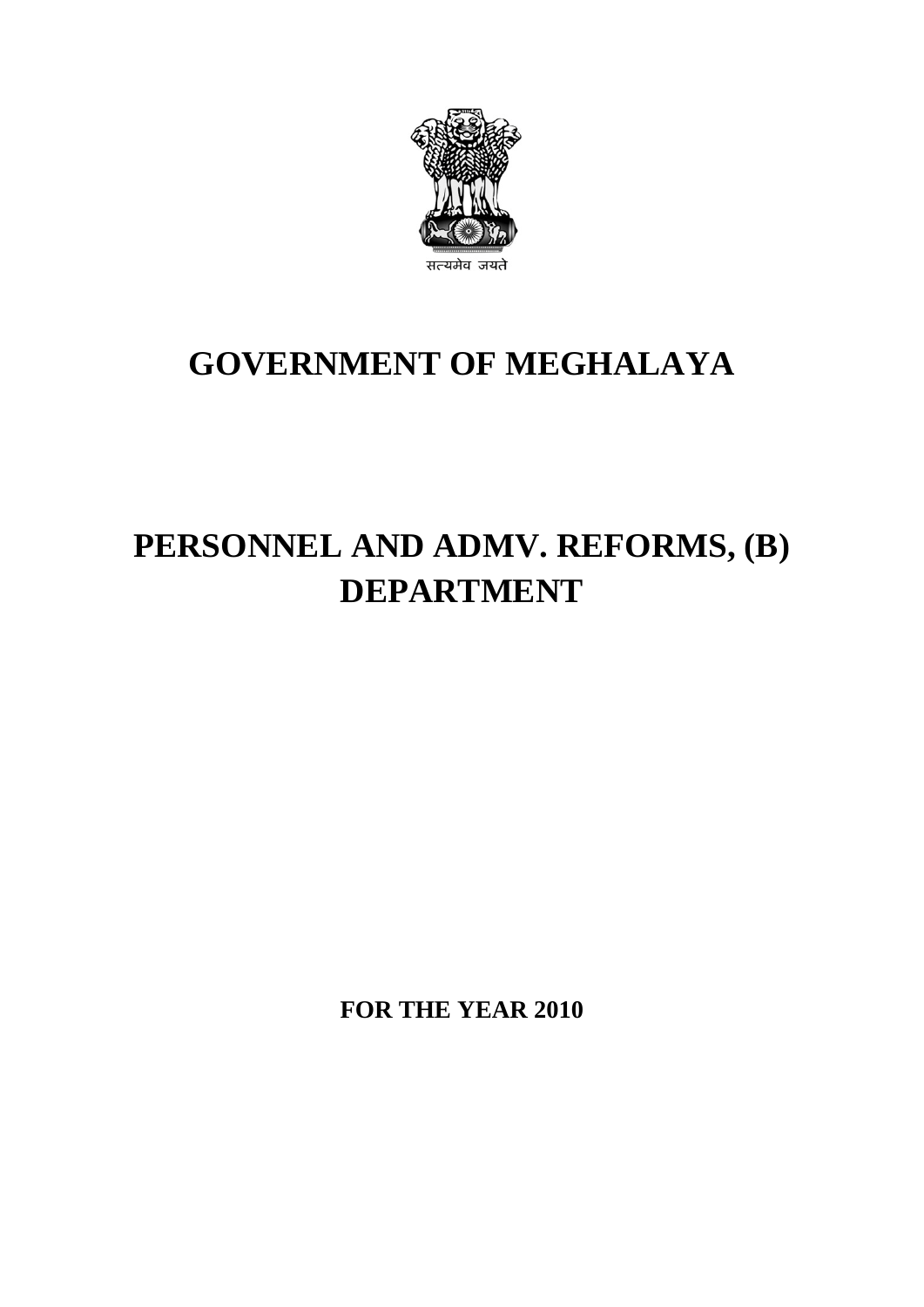|                       |   | <b>GOVERNMENT OF MEGHALAYA</b><br>PERSONNEL AND ADMV. REFORMS (B) DEPARTMENT |                                                                                                                                                               |  |
|-----------------------|---|------------------------------------------------------------------------------|---------------------------------------------------------------------------------------------------------------------------------------------------------------|--|
| No. PER (AR)105/83/51 |   |                                                                              | Dated Shillong, the 2 <sup>rd</sup> June 2010                                                                                                                 |  |
| From                  | x | Smri. T.Dkhar.<br>Deputy Secretary to the GovL of Meghalays.                 |                                                                                                                                                               |  |
| To,                   |   | (1) The Chief Secretary, Government of Meghalaya                             |                                                                                                                                                               |  |
|                       |   | Govornment of Meghalaya                                                      | (2) All Principal Secretaries / Commissioner & Secretaries to the                                                                                             |  |
|                       |   | (3) All Administrative Departments                                           |                                                                                                                                                               |  |
|                       |   | (4) All Heads of Departments                                                 |                                                                                                                                                               |  |
| Subject               |   | 2010                                                                         | The Meghalaya Directorate Establishment (Ministerial) Service Rules,                                                                                          |  |
| Sir/Madown.           |   |                                                                              | I am directed to forward herewith a copy of the linalised Meghalaya<br>Directorius Establishment (Ministerial) Scrvice Rules, 2010 for favour of information. |  |
|                       |   | <b>MPDAST</b><br>PHTLL                                                       | Yours faithfully.<br>Deputy Secretary to the Govi, of Meghalaya<br>Personnel and Admy, Reforms (B) Department.                                                |  |
|                       |   |                                                                              |                                                                                                                                                               |  |
|                       |   |                                                                              |                                                                                                                                                               |  |
|                       |   |                                                                              |                                                                                                                                                               |  |
|                       |   |                                                                              |                                                                                                                                                               |  |
|                       |   |                                                                              |                                                                                                                                                               |  |
|                       |   |                                                                              |                                                                                                                                                               |  |
|                       |   |                                                                              |                                                                                                                                                               |  |
|                       |   |                                                                              |                                                                                                                                                               |  |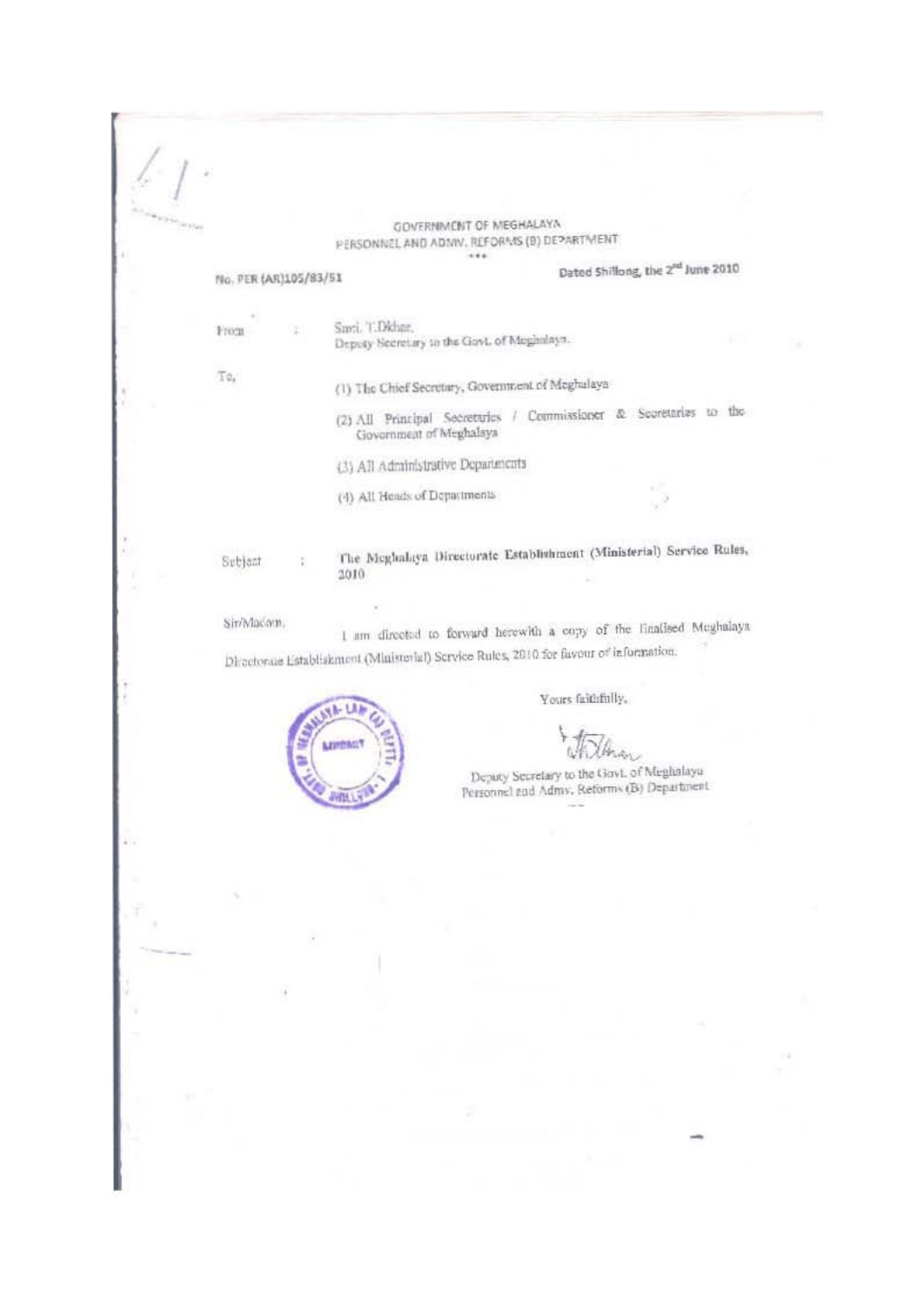# **GOVERNMENT OF MEGHALAYA**

#### **ORDERS BY THE GOVERNOR**

**\*\*\*\*\*** 

#### **NOTIFICATION**

# **The 24th May, 2010**

 NO: PER(AR). 105/83/50 – In exercise of the powers conferred by the proviso to Article 309 of the Constitution of India, the Governor of Meghalaya is pleased to make the following rules regulating the recruitment and conditions of service of persons appointed to the ministerial posts in the various offices of the Heads of Departments of the Government of the State of Meghalaya, namely—

# THE MEGHALAYA DIRECTORATE ESTABLISHMENT (MINISTRIAL) SERVICE RULES, 2010

- 1. **Short title and commencement**  $(1)$  These Rules may be called "The Meghalaya" Departments mentioned in Column (1) of Schedule – I Directorate Establishment (Ministerial) Service Rules". (2) These Rules shall be applicable to the ministerial staff of the offices of the Heads of (3)They shall come into force with immediate effect.
- 2. **Definitions**  In these rules unless there is anything repugnant in the subject in context.
	- (1) "Appointing Authority" means
		- i) The Principal Secretary/Commissioner & Secretary/Secretary to the Government of Meghalaya in the Department as indicated under Column (2) of the Schedule –I in respect of the post of Registrar Administrative Officer, Deputy Director (Admn.) in the office of the Heads of Departments and Secretary, State Educational Research Training.
	- ii) Heads of Departments as indicated under Column (1) of Schedule-I in respect of the posts of Superintendent, Upper Division assistant, Lower Division Assistant and Typist.
	- (2) "Commission" means the Meghalaya Public Service Commission.
	- (3) "Committee" means the Selection Committee constituted under Rule 13 of these rules.
	- (4) "Examination" means any of the competitive examinations held for recruitment of Lower Division Assistants or Typists as indicated in Rule 12 of these rules.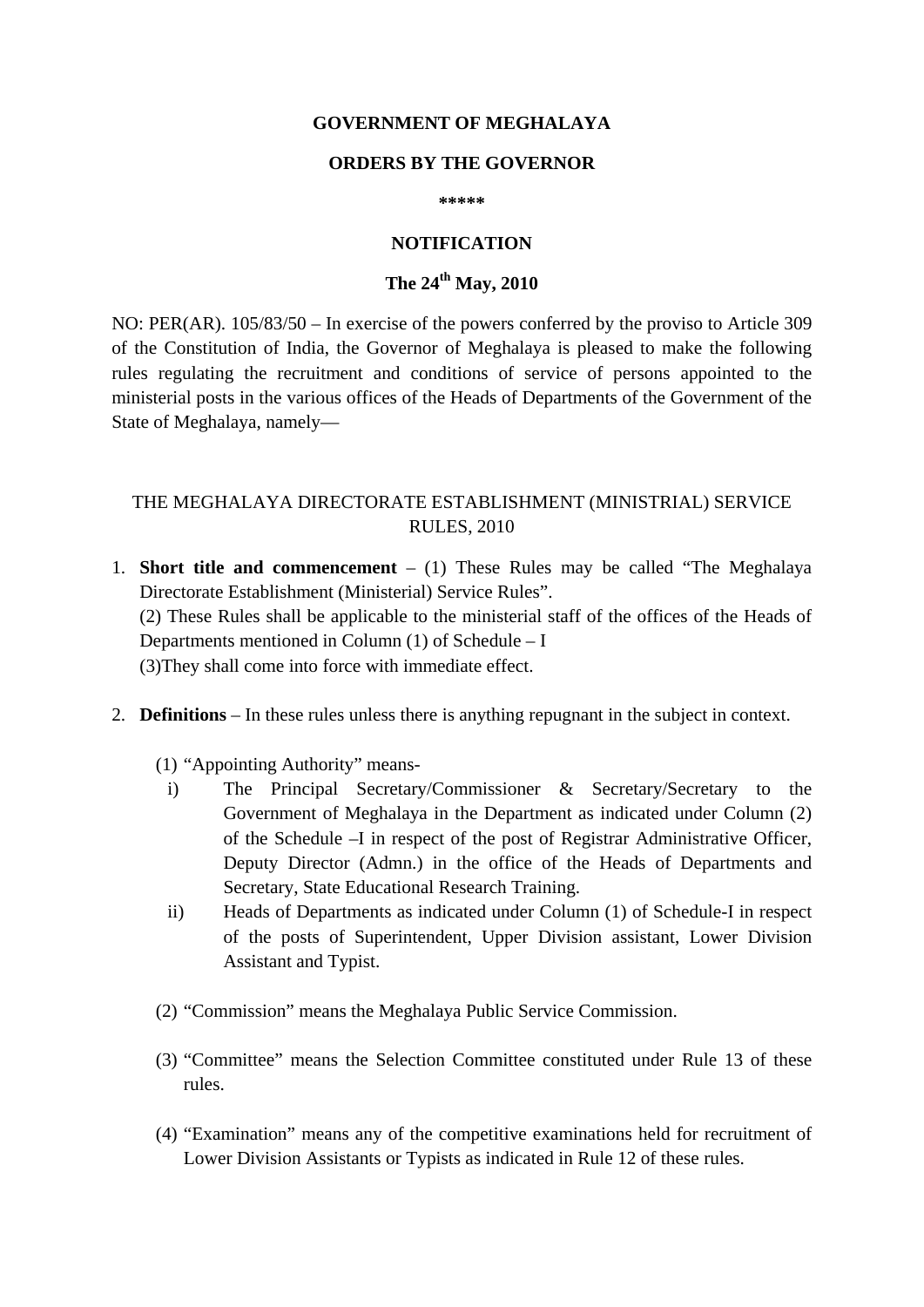- (5) "Government" means the Government of Meghalaya.
- (6) "Governor" means the Governor of Meghalaya.
- (7) "Members of the Service" means a member of the ministerial service in any of the respective offices of Heads of Departments, where he is appointed either before or after the commencement of these rules.
- (8) "Office" means an office of any of the Heads of Departments mentioned in Column (2) of the Schedule-I.
- (9) "Schedule" means any of the schedules annexed to these rules.
- (10) "Select List" means any of the list of names prepared in order of preference for the purpose of making promotions under Rules 6(1), 6(2), 7, and 8 these rules after taking into account the number of vacancies to be filled up.
- (11) "Service" means the ministerial service in the respective office where the member is serving
- (12) "State" means the State of Meghalaya.
- (13) "Year" means the Calendar Year.

#### **CONSTITUTION OF THE SERVICE**

# 3. **Constitution :**

- (1) The Service shall consist of the following persons, namely
	- (a) Members of the Assam Directorate Establishment (Ministerial) Service allocated to the State of Meghalaya in accordance with the provision of Section 64(1) of the North Eastern Areas (Re-organisation) Act, 1971.
	- (b) Persons recruited as Lower Division Assistants and Typists in the offices of the Heads of Departments, mentioned in Column (1) of Schedule I, on the result of the competitive examination conducted by the Commission.
	- (c) Retrenched personnel of Relief and rehabilitation Department who were absorbed in different Departments under the Government of Meghalaya.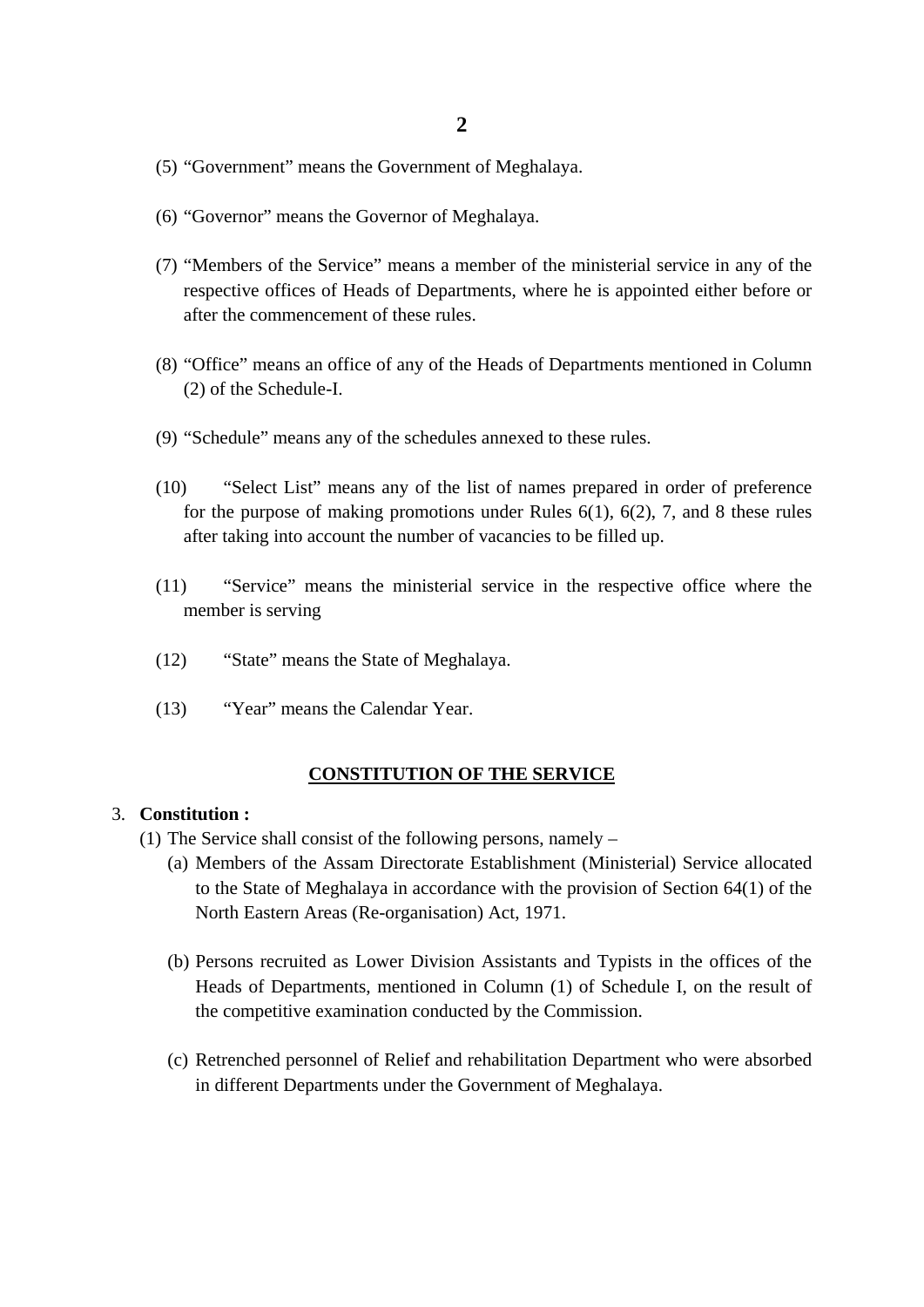- (d) Persons serving in connection with the affairs of the State Governments or Central Government and who are brought on deputation on or before the  $31<sup>st</sup>$  December 1975 and absorbed permanently in different Departments under the Government of Meghalaya before commencement of these rules.
- (e) Persons recruited as L.D.A.s and Typists through the Meghalaya Public Service Commission in the offices of the Heads of Departments, mentioned in Column (1) of Schedule I, after 31.12.75 but before the commencement of these rules.
- (f) Persons recruited in the offices of the Heads of Departments, mentioned in Column (1) of Schedule I in accordance with the provisions of these rules.
- (2) The status of the members holding the posts of Registrar shall be ministerial officers of Group 'B' gazetted rank and members holding the post of Superintendent, Upper Division Assistant, Lower Division Assistant and Typist shall be Group 'C' nongazetted ministerial staff.

#### **COMPOSITION AND STRENGTH OF THE SERVICE**

#### 4. **Composition :**

(1) The Service shall comprise of the following categories of posts:

- (a) Administrative Officer/Deputy Director (Admn.)/Secretary (equivalent to the rank of Deputy Director) where they are existence.
- (b) Registrars
- (c) Superintendents
- (d) Upper Division Assistants/Accountants
- (e) Lower Division Assistants
- (f) Typists
- (f) Typists (g) Typists (Senior Grade)
- (2) The categories of posts mentioned in sub-rule (1) shall form independent cadres. Members of a lower cadre shall have no claim for appointment to any of the higher cadres except in accordance with the provisions made in these rules.
- 5. **Strength of the Service:** The number of posts, permanent as well as temporary, under each of the categories mentioned in Rule 4(1) shall be such as may be determined by Government from time to time.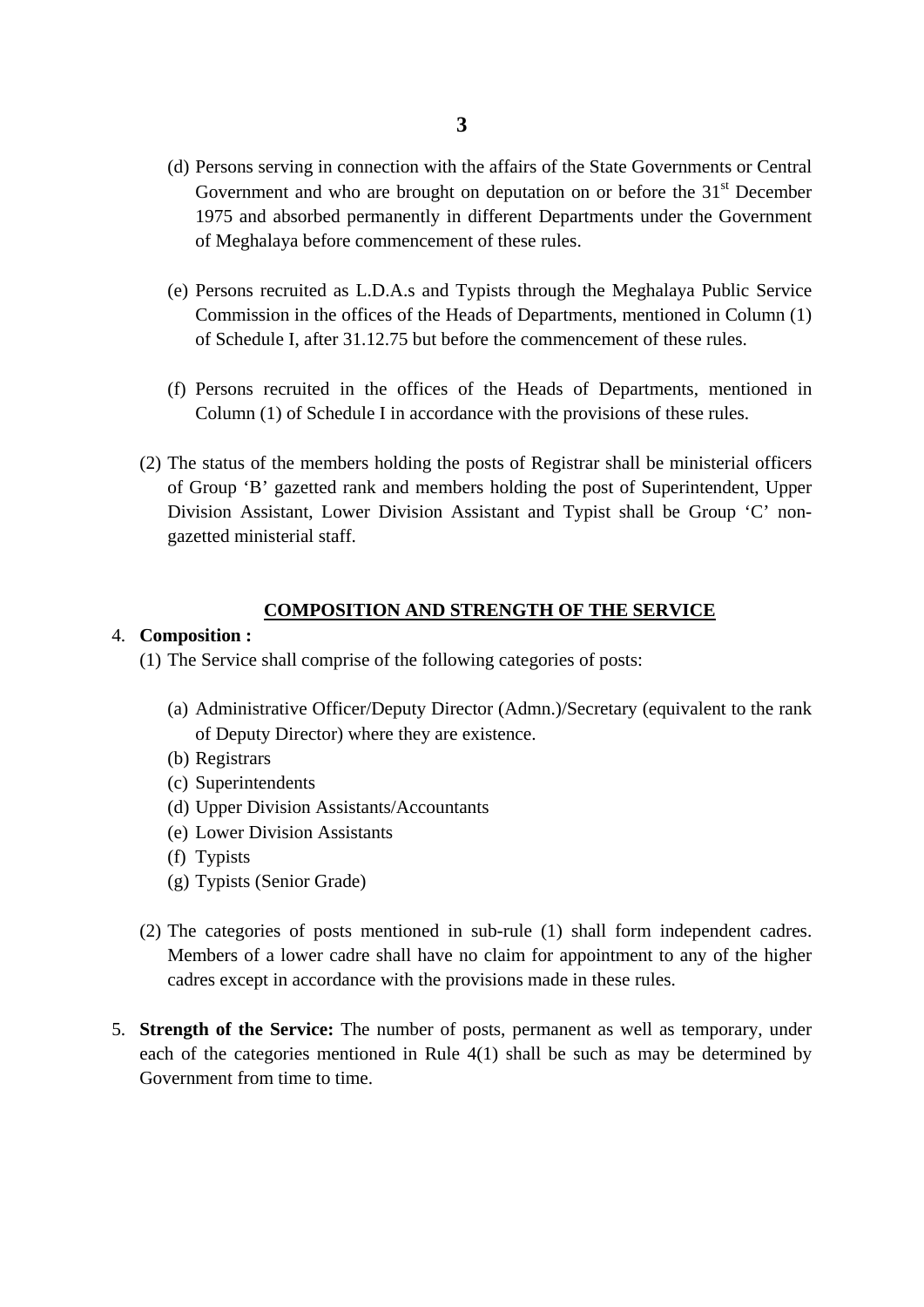# **METHOD OF RECRUITMENT**

 (equivalent to the rank of Deputy Director) in the offices of the Heads of Departments where the post(s) are in existence or to be created shall be made by promotion from a 6. (1) Appointment to the post of Administrative Officer/Deputy Director (Admn.)/Secretary select list prepared under Rule 14 from amongst the Registrar of the respective Directorate.

(2) Appointment to the post of Registrar shall be made by promotion from a Select List prepared under Rule 14 from amongst the Superintendent of the respective Directorate who have served at least 1(one) year as Superintendent in the Directorate concerned.

- 7. **Superintendent:** Appointment to the post of Superintendent shall be made by promotion from a Select List prepared under Rule 14 from amongst the confirmed U.D. Assistants/Accountants of the respective Directorate who have rendered not less than 4 years of service as U.D. Assistant/Accountant on the first day of the year in which the selection is made.
- 4 years of service on the first day of the year in which the selection is made. 8. **Upper Division Assistant/Accountant:** Appointment to the post of U.D. Assistants/Accountants by promotion from a Select List prepared under Rule 14 from amongst the L.D. Assistants of the respective Directorate who have rendered not less than
- 9. **Lower Division Assistant:** Appointment to the post of L.D. Assistants shall be made.
	- (1) By direct recruitment on the result of the competitive examination conducted by the Commission.
	- (2) By selection on the basis of merit from amongst Typists of the respective Directorate who have rendered not less than 4 years of continuous service on the first day of the year in which the selection is made.
	- the first day of the year in which the selection is made. (3) By selection on the basis of merit from amongst the Grade IV staff of the respective office who have passed the H.S.L.C examination or any examination declared equivalent thereto and have rendered not less than 7 years of continuous service on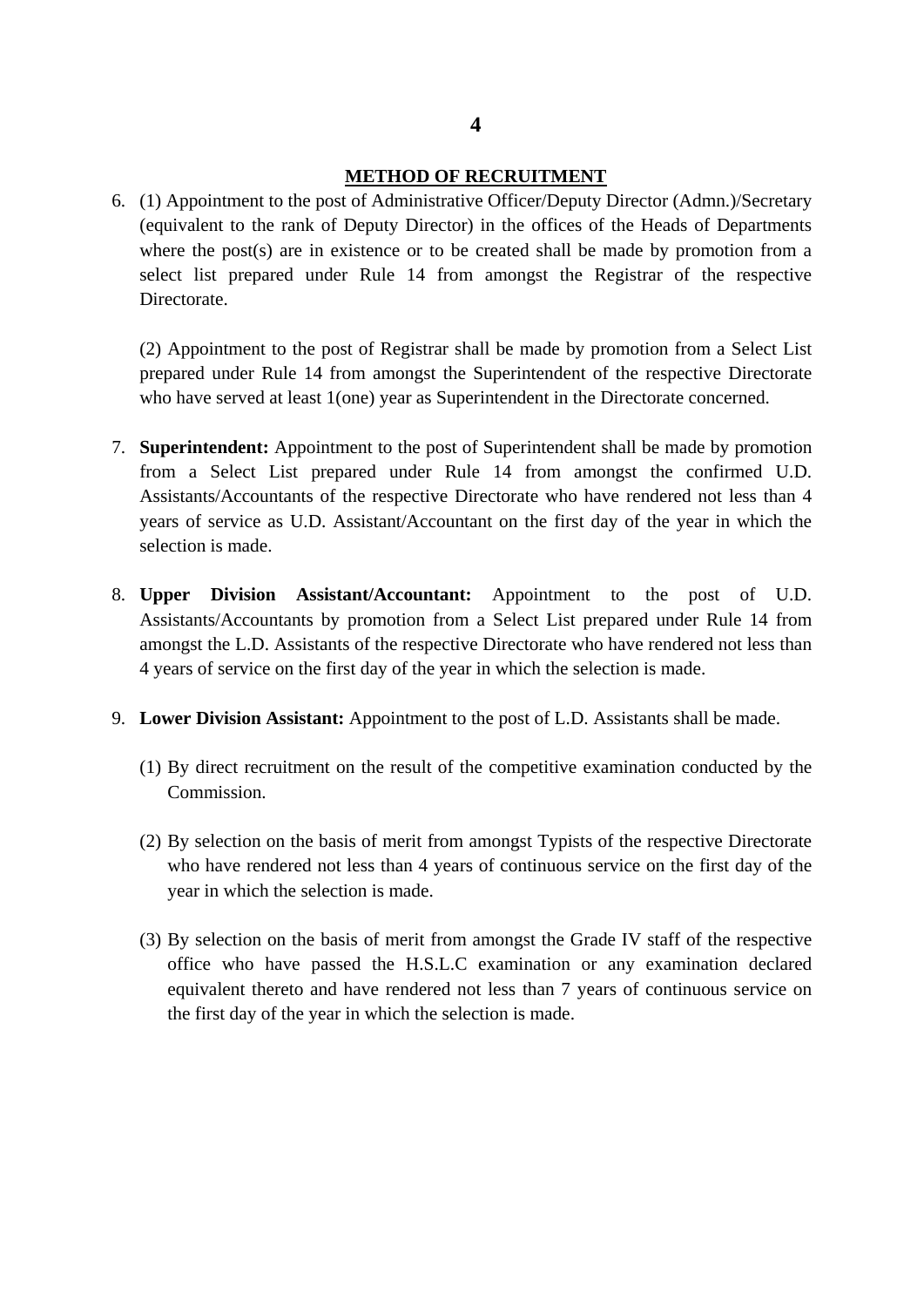- (4) The quota to be filled up in the cadre of Lower Division Assistant in any year according to sub-rules (1), (2) and (3) above shall be in the ration of 8:1:1 respectively. This means that 80 percent of recruitment of Lower Division Assistant shall be by direct recruitment, 10 percent by selection from amongst the Typist and 10 percent by selection from amongst the Grade IV staff. In the event of sufficient qualified or suitable persons not being available in either of categories (2) or (3), the balance shall be made up from category  $(1)$ , i.e., through direct recruitment. The quota shall be determined on the basis of strength of staff both permanent and temporary in the Lower Division Assistant's cadre.
- 10. **Typist (Senior Grade):** Appointment to the post of Typist (Senior Grade) subject to availability of post shall be made by selection on the basis of seniority-cum-merit from amongst the confirmed Typists of the respective Directorate, who have rendered not less than 10 years of service as Typists in the concerned office of the Heads of Departments on the first day of the year in which the selection is made.
- result of the competitive examination conducted by the Commission. 11. **Typist:** Appointment to the posts of Typists shall be made by direct recruitment on the

# 12. **Competitive Examination for appointment to the posts of Lower Division Assistant and Typists.**

 Competitive examination for direct recruitment to the posts of Lower Division Assistant direct recruitment from all Offices of the Heads of Departments and thereafter to request qualified by such standard as the Commission may determine, keeping in vies the and Typist shall be conducted by the Commission. The Secretariat Administration Department (Establishment) shall ascertain the number of vacancies to be filled up by the Commission to advertise the vacancies and for holding of a combined competitive examination from time to time. The Secretariat Administration Department (Establishment) shall allot candidates to the various offices of the Heads of Departments from the list furnished by the Commission in order of merit of the candidates who have recruitment policy followed in the State.

# **PROCEDURE FOR SELECTION**

- 13. For the purpose of preparing the Select List mentioned in Rule 6 (1), 6 (2), Rule 7, Rule 8, Rule 9 (2), Rule 9 (3) and Rule 10, there shall be a Selection Committee with the following Chairman & Members:
	- (a) **Selection for promotion to the post of Administrative Officer/Deputy Director (Admn.)/Secretary (equivalent to the rank of Dy. Director)/Registrar:**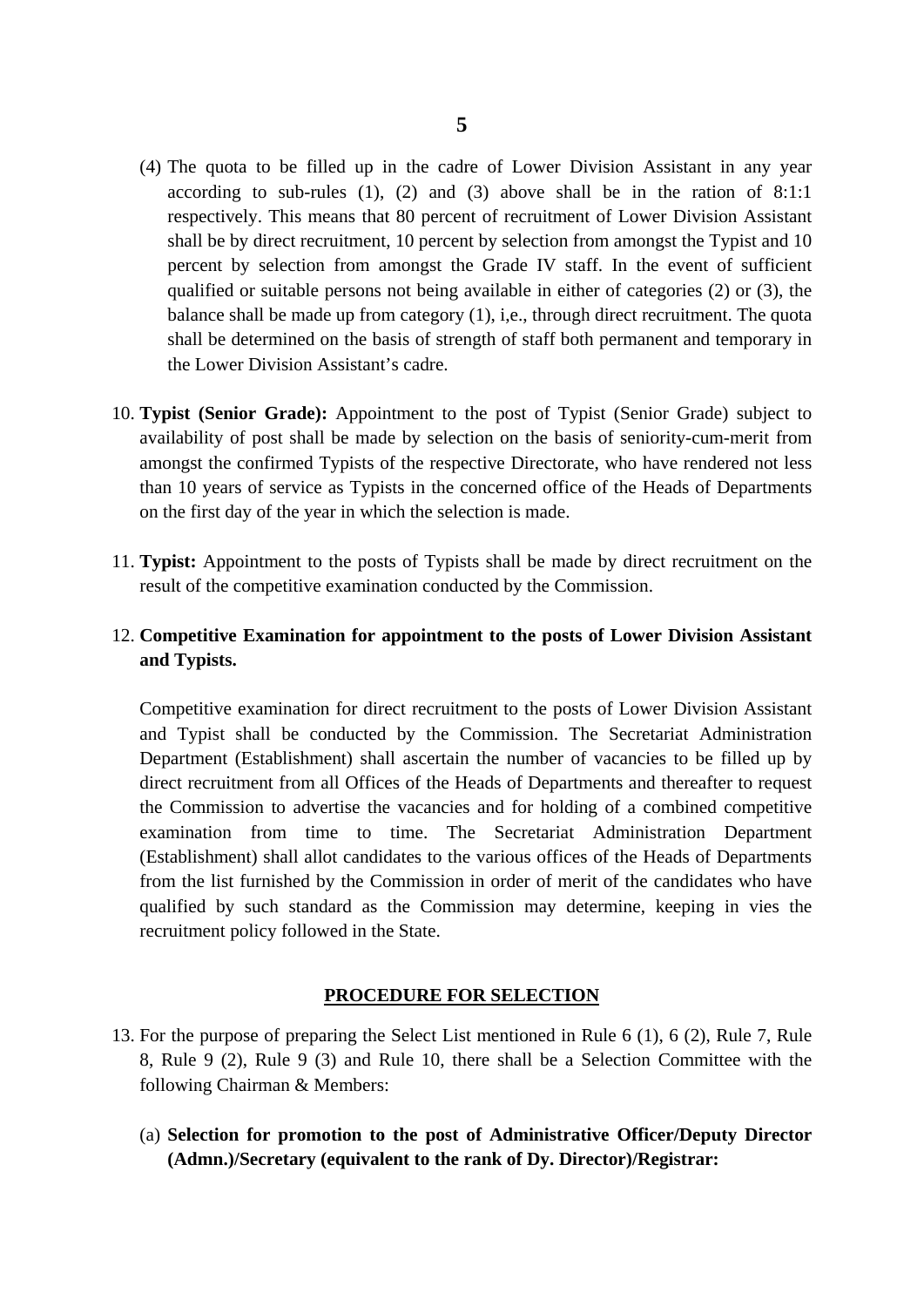| $\mathbf{i}$ | <b>Chief Secretary</b>             | Chairman                    |
|--------------|------------------------------------|-----------------------------|
| $\rm ii)$    | Principal Secretary/Commissioner   |                             |
|              | & Secretary/ Secretary Personnel & |                             |
|              | A.R. Department                    | Member                      |
| iii)         | Principal Secretary/Commissioner   |                             |
|              | & Secretary/ Secretary Finance     |                             |
|              | Department or his representative   | - Member                    |
| iv)          | Principal Secretary/Commissioner   |                             |
|              | & Secretary/ Secretary of the      |                             |
|              | Department concerned               | Convenor & Member Secretary |
|              |                                    |                             |

# (b) **Selection for promotion to the post of Superintendent, Upper Division Assistant, Lower Division Assistant and Typist (Senior Grade) :**

| $\mathbf{i}$ | Principal Secretary/Commissioner<br>& Secretary/ Secretary of the | - Chairman         |
|--------------|-------------------------------------------------------------------|--------------------|
|              | Department concerned                                              |                    |
| $\rm ii)$    | <b>Head of Department</b>                                         | - Member Secretary |
| iii)         | Representative from Personnel (B)                                 | - Member           |
|              | Department                                                        |                    |
| iv)          | Representative from<br>Finance                                    | - Member           |
|              | Department not below the rank of                                  |                    |
|              | O.S.D.                                                            |                    |

- regard to merit and suitability. The number of persons to be included in the list shall be according to the actual number of vacancies available / anticipated at the particular grade. 14. The Appointing Authority shall refer to the Committee headed by Chief Secretary the approximate number of vacancies likely to occur in each of the categories of posts to which promotions are to be made and shall furnish the Committee with the character rolls and service records of all eligible persons belonging to respective categories. The Committee shall examine the character rolls and service records of such persons and prepare separate lists of names for recruitment under Rule 6 (1). While preparing the lists, the Committee shall take into consideration seniority as an important factor with due These lists shall be forwarded by the Committee to the Appointing Authority. The Appointing Authority shall consider the lists prepared by the Committee and approve the lists unless it considers any change necessary. If the Appointing Authority considers that any change is necessary in any of the lists received, he shall inform the Committee of the change(s) proposed and after taking into account the comments. If any, of the Committee, he may approve the lists finally with such modifications as may in his opinion to be just and proper. The lists as finally approved by the Appointing Authority shall form the Select Lists for the purpose of appointment under the aforesaid rules.
- 15. For the purpose of selection under Rules 6 (2), 8, 9 (2), 9 (3) & 10, the Committee headed by the Administrative Head shall prepare a list in the same manner as provided in Rule 14.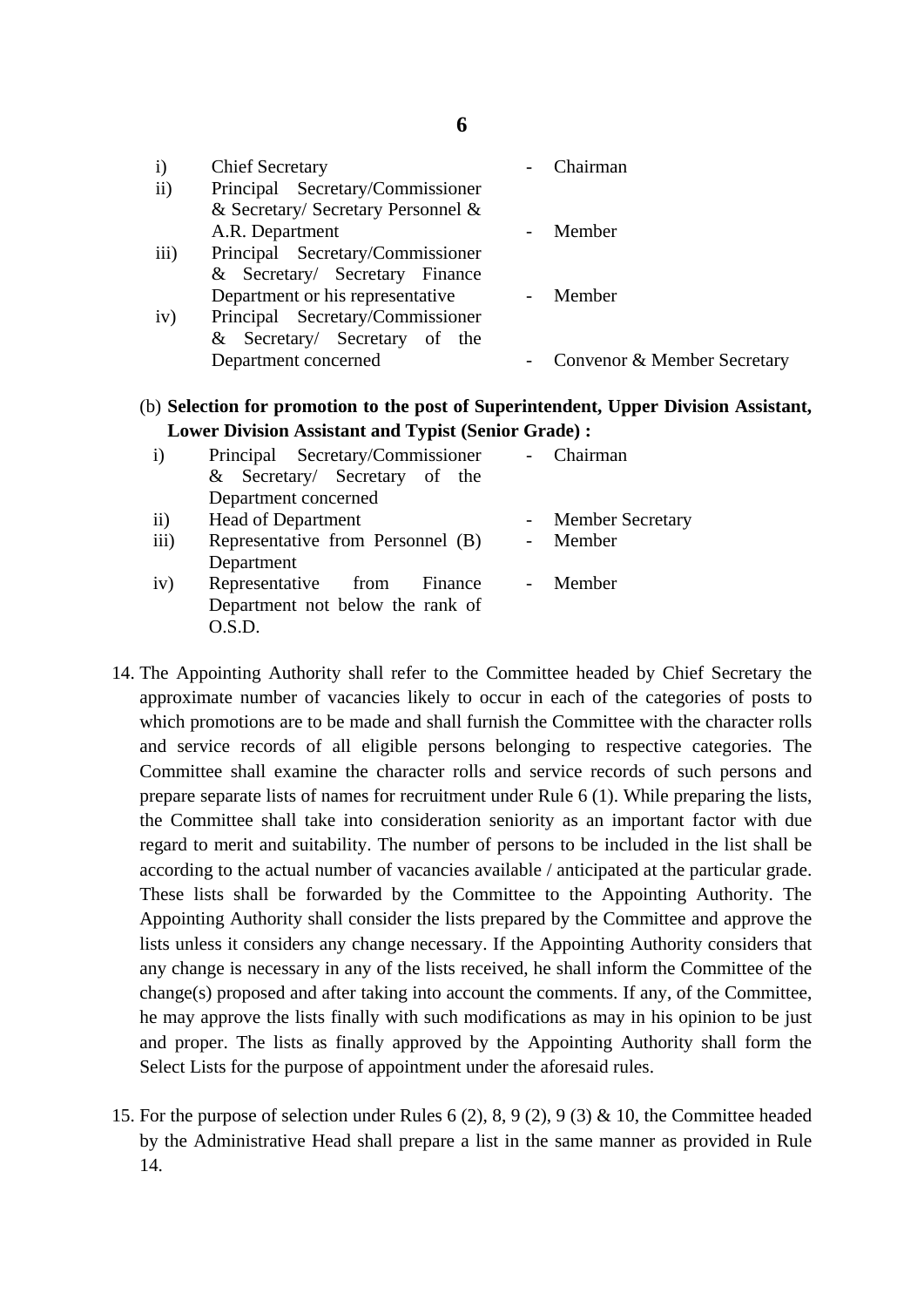- 16. The Committee shall meet from time to time as and when required.
- 17. The Select List shall ordinarily be in force for a period of one year from the date the Select List comes into force, provided that the validity of the Select List may be extended for a further period not exceeding six months by the Appointing Authority, with the approval of the Selection Committee. In the event of any great lapse in the conduct of performance of duties on the part of any person in the Select List, the Appointing Authority may, if it thinks fit, remove the name of any such person from the Select List only with the approval of the Committee.
- 18. Appointments under Rules 6 (1), 6 (2), 7, 8, 9 (3) and 10 shall be made from the respective Select Lists in the order in which names appear respectively in the lists. In the absence of the Select List, the Appointing Authority may. In exceptional cases, make appointment by promotion for a period not exceeding two months in each case.
- 19. **Conditions of eligibility**  In order to be eligible to compete the examination for direct recruitment under Rule 12, a candidate must satisfy the following conditions, namely
	- i) **Nationality** He must be a citizen of India.
	- service within the prescribed age limit. ii) **Age** – A candidate for the post of Typist or Lower Division Assistant must have attained the age of 18 years and not exceeding the age of 27 years on the first day of the year in which the examination is held. There will be no age limit for candidate already in Meghalaya Government Service provided they entered

 Tribes, the Upper age limit will be subject to relaxation made by Government from time to Provided that in the case of candidates belonging to the Scheduled castes or Scheduled time.

- iii) **Educational Qualification** The educational qualification in respect of initial recruitment as Lower Division Assistants and Typists, including those Lower Division Assistants taken by Selection from Typists and Grade IV staff, shall be as prescribed in Schedule III.
- 20. The decision of the Commission as to the eligibility or otherwise of a candidate for admission to the examination shall be final and no candidate to whom a certificate of admission has not been issued by the Commission shall be admitted to the examination.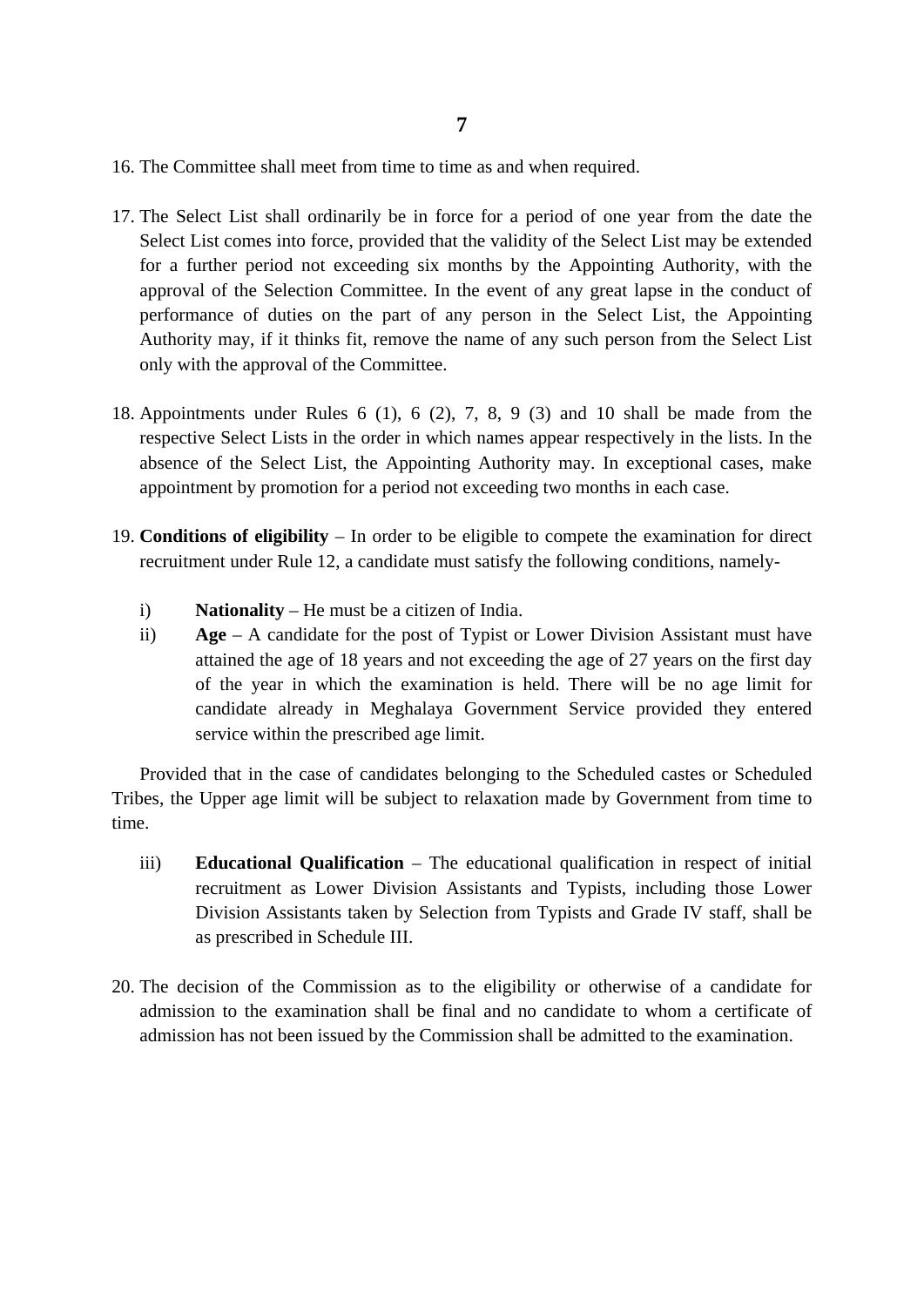- to a maximum period of 6 (six) months with the concurrence of the Commission. 21. The Commission shall forward to Secretariat Administration Department (Establishment) a list arranged in order of merit of the candidates who have qualified by such standard as the Commission may determine in respect of each of the categories of posts mentioned in Rules 9 (1) and 11. The lists shall also be published for general information and shall be valid for a period of one year from the date of its publication which may be extended up
- 22. Subject to the provisions of Rules 23 and 24, candidates will be considered for appointment in the order in which their names appear in the list as per reservation/policy as may be prescribed by Government from time to time.

# 23. **Disqualification for appointment to posts in the Service –**

- 1. No person shall be appointed who, after such medical examination as the Government may prescribe is not found to be in good mental or bodily health and free from any physical defect or infirmity which may render him unfit in the discharge of his duties.
- 2. No person shall be appointed to posts in the service who had been convicted for any offence involving moral turpitude.
- 3. No person who has more than one spouse living shall be eligible for appointment to posts in the service.

 so, exempt any person from the operation of this sub-rule. Provided that the Appointing Authority is satisfied that there are special grounds for doing

- 4. No person who attempts to enlist support for his candidature either directly or indirectly by any recommendation either written or oral or by any other means, shall be appointed to posts in the service.
- 24. Inclusion of a candidate's name in the list mentioned in Rule 21 confers no night to appointment unless the Appointing Authority is satisfied, after such an enquiry as may be considered necessary, that the candidate is suitable in all respects for appointment.
- 25. Isolated Posts specific to a particular Directorate which do not find mention in these Rules shall be covered by way of issue of an Office Memorandum by the Government in Personnel Department to regulate their recruitment and promotion.
- 26. **Probation:** Persons recruited as L.D. Assistant under Rule 9 ibid and as Typist under Rule 11 bid shall be on probation for a period of two years.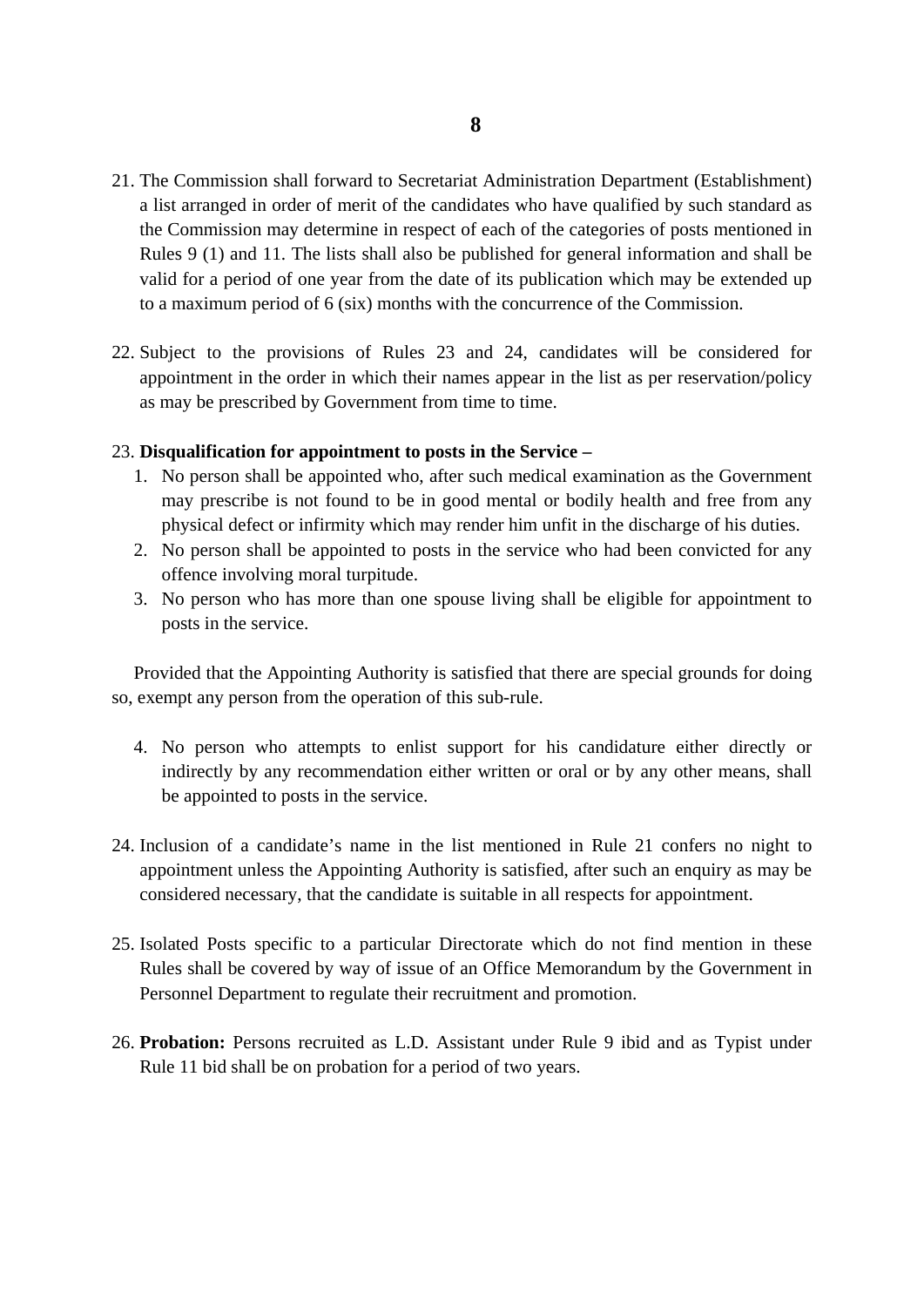# **9**

# 27. **Departmental Examination and Training:**

- (1) Such persons referred to in clauses (a), (b), (c), (d) and (e) of sub-rule (1) of Rule 3 who have not passed the Departmental Examination and Training shall, within the period of 2 (two) years from the date of commencement of these rules, shall appear at and pass the Departmental Examination and Training prescribed by the Government.
- (2) Every person appointed to posts in the service after the commencement of these rules, shall, during the period of probation, appear at and pass the Departmental Examination and Training prescribed by the Government.

# 28. **Confirmation:**

- (1) Confirmation of members of the service appointed by promotion/selection to posts of Administrative Office/Deputy Director (Admn.) / Secretary (DERT) / Registrar / Superintendent / U.D. Assistant / L.D. Assistant / Typist (SG) / Typist shall be made according to seniority in that cadre subject to the following conditions:
	- i) That he has served not less than 1 (one) year in the post where he is to be confirmed;
	- ii) That the performance of the employee is satisfactory (to be judged on the basis of the Annual Confidential Reports and other relevant records);
	- iii) That there is no Departmental Proceedings / Vigilance enquiry against him;
	- iv) Subject to availability of vacancy and that no officer holds a lien on it.
- (2) Confirmation of a probationer shall be made according to his seniority in that cadre subject to the following conditions;
	- i) That he has completed the period of probation to the satisfaction of the Appointing Authority;
	- ii) That he is considered otherwise fit for confirmation by the Appointing Authority; and
	- iii) Subject to availability of vacancy;

# 29. **Seniority:**

 Assam Directorate Establishment Ministerial Service and allocated to the State of (1) (a) The inert-se seniority of the members of the service who originally belonged to the Meghalaya in accordance with the provisions of Section 64 (1) of the North Eastern Areas (e-organisation) Act, 1971 shall be as it was under the Government of Assam prior to their allocation to the State of Meghalaya.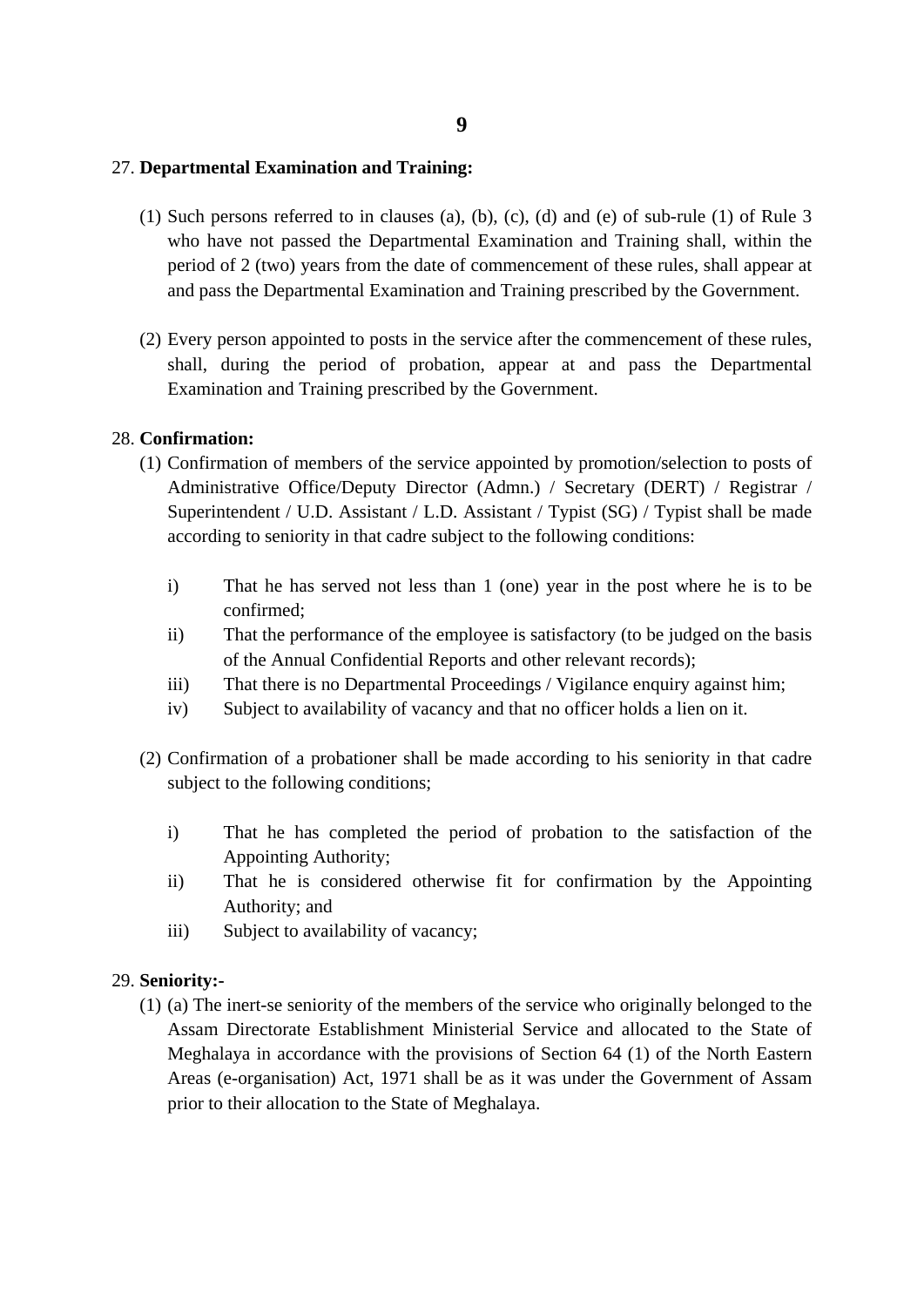(b) The inert-se seniority of the Lower Division Assistants mentioned in clause (b) of sub-rule (1) of Rule 3 shall be in the order in which their names appear in the result of sub-rule (1) of Rule 3. the competitive examination conducted by the Commission. Such Lower Division Assistants shall be junior to the Lower Division Assistants falling under clause (a) of

 order (c) The inert-se seniority of the Lower Division Assistants mentioned in clause (c) of sub-rule (1) of Rule 3 shall be in the order in which their names are arranged by the Government for the purpose of appointment. The inert-se seniority of the Assistants appointed under clauses (b) and (c) of sub-rule (1) of Rule 3 shall be according to the dates of appointment. The inter-se seniority among the Assistants appointed under clauses (b) and (c) of sub-rule (1) of Rule 3 on the same date shall be in the following

- i) Assistants appointed under clause (b) of sub-rule (1) of Rule 3.
- ii) Assistants appointed under clause (c) of sub-rule (1) of Rule 3.

 competitive examination conducted by the Commission. Such Typists shall be junior (d) The inert-se seniority of the Typists mentioned in clause (b) of sub-rule (1) of Rule 3 shall be in the order in which their names appear in the result of the to the Typists falling under clause (a) of sub-rule (1) of Rule 3.

 3 shall be in the order in which their names are arranged by the Government for the and (c) of sub-rule (1) of Rule 3 shall be according to the date of appointment. The (1) of Rule 3 on the same date shall be in the following order – (e) The inert-se seniority of the Typists mentioned in clause (c) of sub-rule (1) of Rule purpose of appointment. The inert-se seniority of the Typists mentioned in clause (b) inert-se seniority amongst the Typists appointed under clause (b) and (c) of sub-rule

- i) Typists appointed under clause (b) of sub-rule (1) of Rule 3.
- ii) Typists appointed under clause (c) of sub-rule (1) of Rule 3.
- continuously in that grade as deputationists and will rank junior to the junior most (2) The inter-se seniority of the persons mentioned in clause (d) of sub-rule (1) of Rule 3 shall be determined with effect from the date such persons started serving person in position in that particular grade at the particular time.
- (3) The inter-se seniority of the persons mentioned in clause (e) of sub-rule (1) of Rule 3 Examination conducted by the Commission. Such persons shall be junior to the shall be in the order in which their names appear on the result of the Competitive Lower Division Assistants / Typists falling under clause (d) of sub-rule (1) of Rule 3.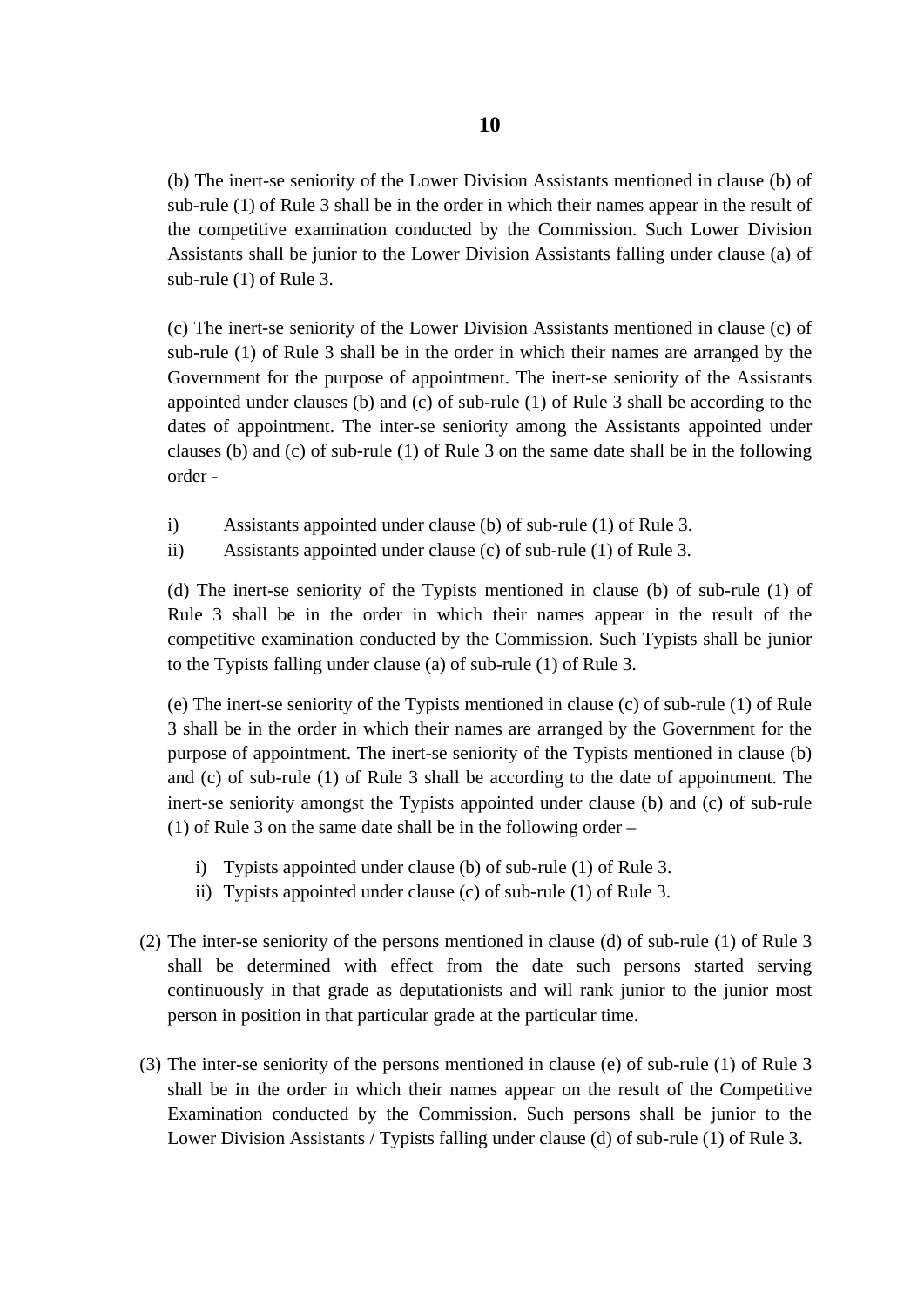- of the service in accordance with the provisions of these rules shall be as follows (4) The inter-se seniority of the members of the service appointed to the different cadres
	- of the service in accordance with the provisions of these rules shall be as follows (a) The inter-se seniority of the Registrars appointed under Rule 6 shall be in the order in which their names appear in the Select List.
	- (b) The inter-se seniority of the Superintendent appointed under Rule 7 shall be in the order in which their names in the Select List.
	- shall be in the order in which their names in the Select List. (c) The inter-se seniority of the Upper Division Assistants appointed under Rule 8
	- List respectively. The inter-se seniority in between Lower Division Assistants order: (d) The inter-se seniority of the Lower Division Assistant appointed under sub-rule (1), (2) and (3) of Rule 9 shall be in the order in which their names appear in their required under any of the aforesaid Sub-rules shall be according to the dares of appointment. The inter-se seniority amongst the Lower Division Assistant appointed under the aforesaid sub-rule on the same date shall be in the following
		- i) Assistant appointed under sub-rule (1) of Rule 9.
		- ii) Assistant appointed under sub-rule (2) of Rule 9.
		- iii) Assistant appointed under sub-rule (3) of Rule 9.
	- (e) The inter-se seniority of the Typists appointed to the Senior Grade shall be in the order in which their names appear in the Select List.
	- (f) The inter-se seniority of the Ordinary Grade Typists shall be in the order in which their names appear in the List mentioned in Rule 21.

#### 30. **Increment:**

- (1) The first increment admissible to a member of the Service appointed by direct recruitment shall accrue on the expiry of one year from the date of his joining the post but subsequent increment shall be allowed only on his completion of the period of probation.
- (2) The pay of the member of the Service on his completion of the period of probation shall be fixed at such a stage as if he had been allowed his usual annual increments due but he shall not be entitled to any arrear in pay on account of withholding of due increments for the period prior to the date of his completion of the period of probation.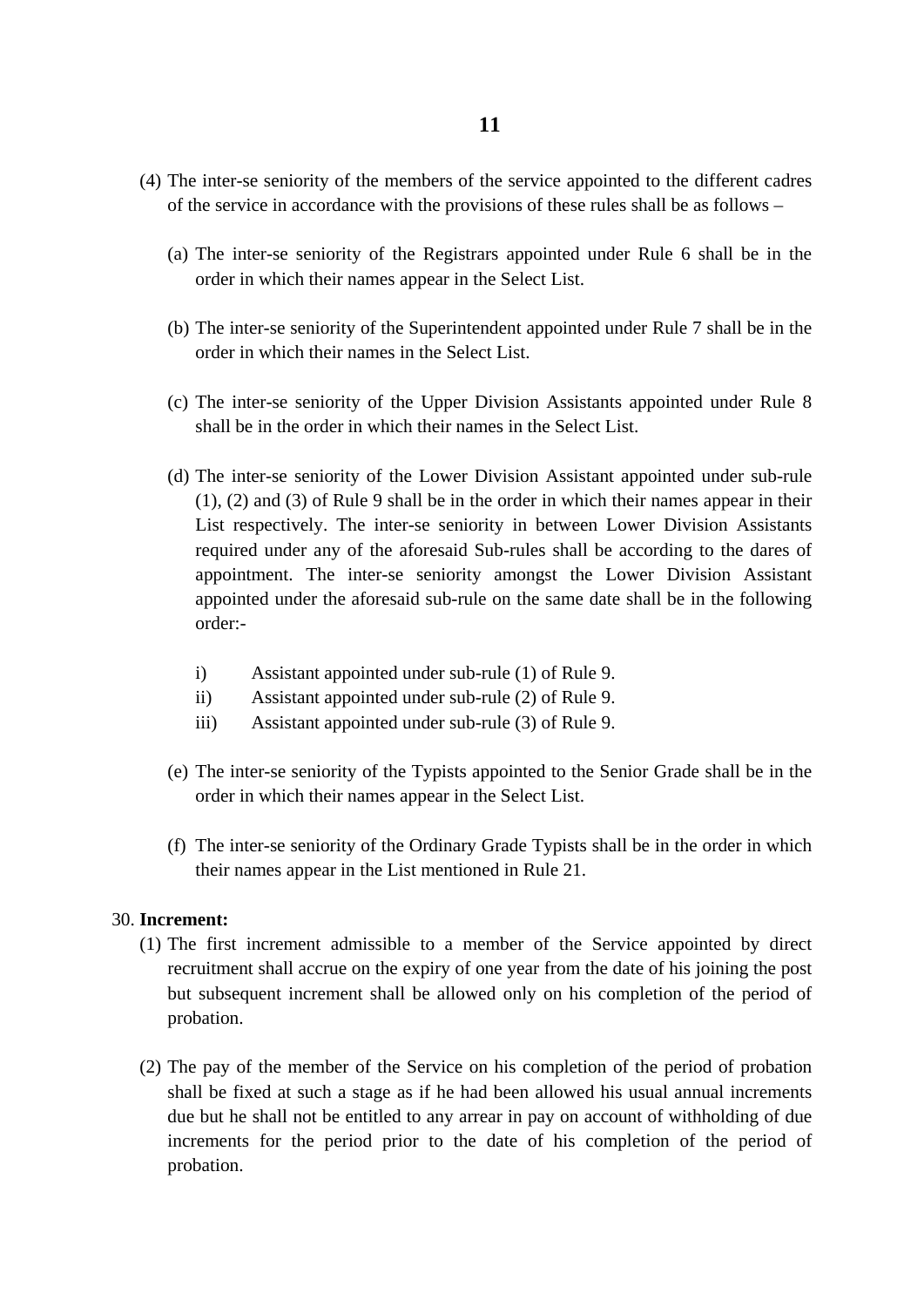**12**

- in the Service in the time scale applicable to him shall be admissible as provided in (3) The annual increment of a member of the service promoted from one cadre to another the Meghalaya Fundamental Rules and Subsidiary Rules.
- 31. **Transferability:** A member of the Service is liable to be transferred anywhere within the State either in the same capacity or on promotion in case the officer whereto he is transferred is part of the same Directorate.

# 32. **Power of the governor to dispense with or relax any Rule:**

 The Governor, if satisfied that the operation of any of the provisions of these rules causes necessary for dealing with the case in a just and equitable manner, or for meeting the undue hardship in any particular case or cases or results in any particular post or posts being left unfilled for want of person (s) possessing the minimum experience as specified by these rules for promotion to such post (s), may dispense with or relax the requirement of any of these rules to such extent and subject to such condition, as it may consider exigencies of public interest.

 favourable to him than that provided under these rules. Provided that the case of any person shall not be dealt with in any manner less

be referred to the Government in the Personnel  $\&$  A.R. (B) Department, whose decision 33. **Interpretation:** If any question arises relating to the interpretation of these Rules, it shall thereon shall be final.

 ------- Sd/ Smti.R.V.Suchiang, I.A.S Commissioner & Secretary to the Govt. of Meghalaya, Personnel & Admv. Reforms (B) Department.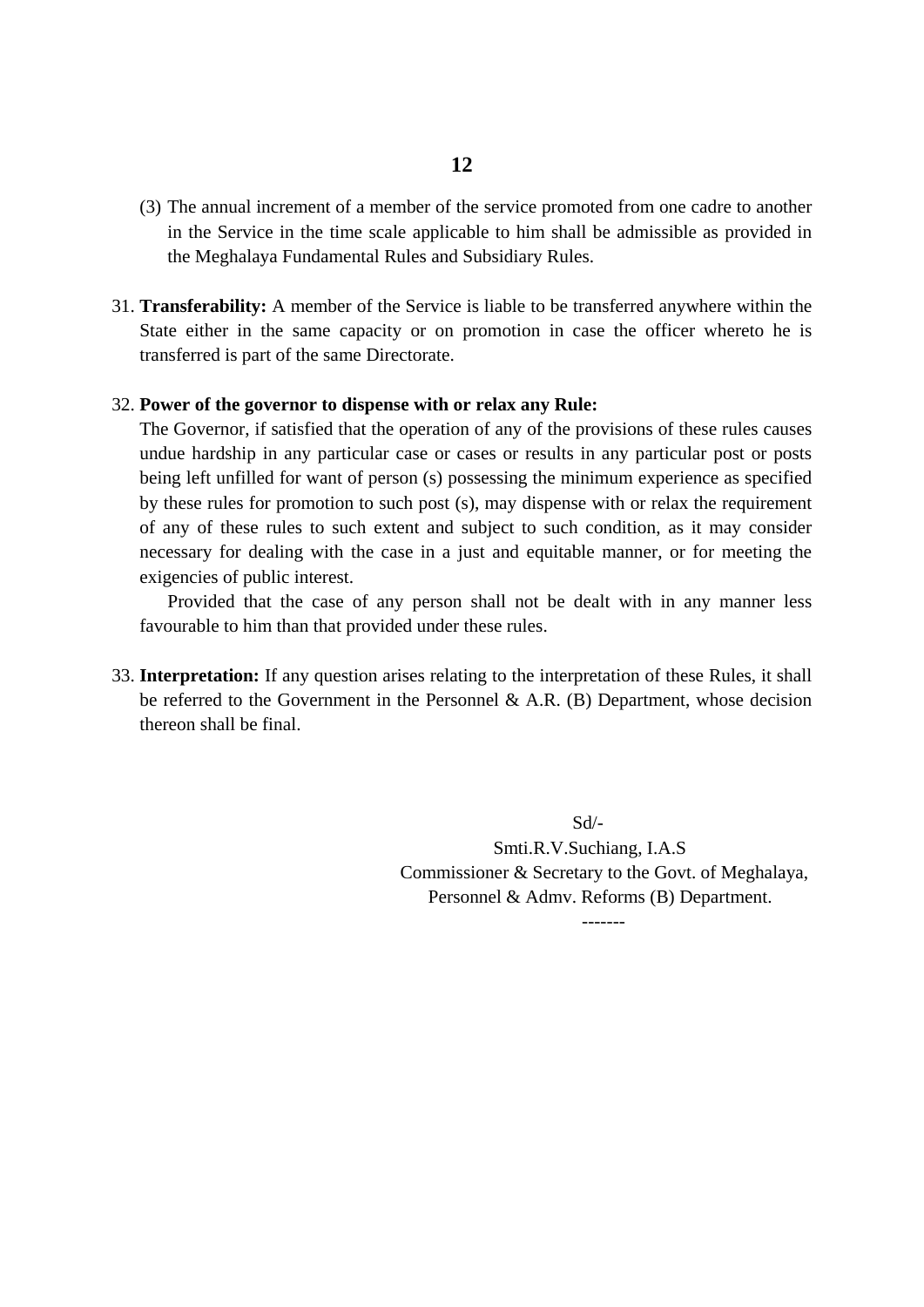# **SCHEDULE – I**

#### **Rules 1 (2), 2 (1), 2 (4), 2 (9), 3 (1) (b), (e) and (f)**

| Sl. No.        | <b>Heads of</b>           | <b>Appointing Authority in respect of</b> | <b>Respect</b>      |
|----------------|---------------------------|-------------------------------------------|---------------------|
|                | <b>Department</b>         | Registrar/AO/Dy.                          | <b>Department</b>   |
|                |                           | <b>Director/Secretary, DERT</b>           |                     |
| $\mathbf{1}$   | 2                         | 3                                         | 4                   |
| $\mathbf{1}$   | Director of               | Principal Secretary/Commissioner &        | Agriculture         |
|                | Agriculture               | Secretary/ Secretary, Agriculture         | Department          |
| $\overline{2}$ | Director of Animal        | Principal Secretary/Commissioner &        | A.H. & Veterinary   |
|                | Husbandry &               | Secretary,<br>A.H.<br>Secretary/<br>$\&$  | Department          |
|                | Veterinary                | Veterinary Department                     |                     |
| 3              | Director of Border        | Principal Secretary/Commissioner &        | <b>Border Areas</b> |
|                | <b>Areas Development</b>  | Secretary/ Secretary, Border Areas        | Development         |
|                |                           | Development                               | Department          |
| $\overline{4}$ | Director, Civil           | Principal Secretary/Commissioner &        | Home (CD)           |
|                | Defence &                 | Secretary/ Secretary, Home (CD)           | Department          |
|                | <b>Commandant General</b> |                                           |                     |
|                | Home Guards               |                                           |                     |
| 5              | Director, Community       | Principal Secretary/Commissioner &        | Community           |
|                | & Rural Development       | Secretary/<br>Secretary,<br>Community     | Development         |
|                |                           | Development                               | Department          |
| 6              | Registrar of Co-          | Principal Secretary/Commissioner &        | Cooperation         |
|                | operative Societies.      | Secretary/ Secretary, Cooperation         | Department          |
| $\tau$         | Director of               | Principal Secretary/Commissioner &        | Planning            |
|                | Economics, Statistics     | Secretary/ Secretary, Planning            | Department          |
|                | & Evaluation              |                                           |                     |
| 8              | <b>Director Education</b> | Principal Secretary/Commissioner &        | Education           |
|                | (Elementary & Mass)       | Secretary/ Secretary, Education           | Department          |
| 9              | <b>Director Education</b> | Principal Secretary/Commissioner &        | Education           |
|                | (Higher & Technical)      | Secretary/ Secretary, Education           | Department          |
| 10             | <b>Director Education</b> | Principal Secretary/Commissioner &        | Education           |
|                | (Education Research       | Secretary/ Secretary, Education           | Department          |
|                | & Training)               |                                           |                     |
| 11             | Director Education        | Principal Secretary/Commissioner &        | Education           |
|                | (School Education &       | Secretary/ Secretary, Education           | Department          |
|                | Literacy)                 |                                           |                     |
| 12             | Director of Accounts      | Principal Secretary/Commissioner &        | Finance (E)         |
|                | & Treasuries and          | Secretary/<br>Education,<br>Secretary,    | Department          |
|                | <b>Examiner of Local</b>  | Finance                                   |                     |
|                | Accounts                  |                                           |                     |
| 13             | Director of Fisheries     | Principal Secretary/Commissioner &        | Fisheries           |
|                |                           | Secretary/ Secretary, Fisheries           | Department          |
| 14             | Director of Supply        | Principal Secretary/Commissioner &        | Food & Civil        |
|                | and Trade                 | Secretary/ Secretary, Food & Civil        | Supplies            |
|                |                           | Supplies                                  | Department          |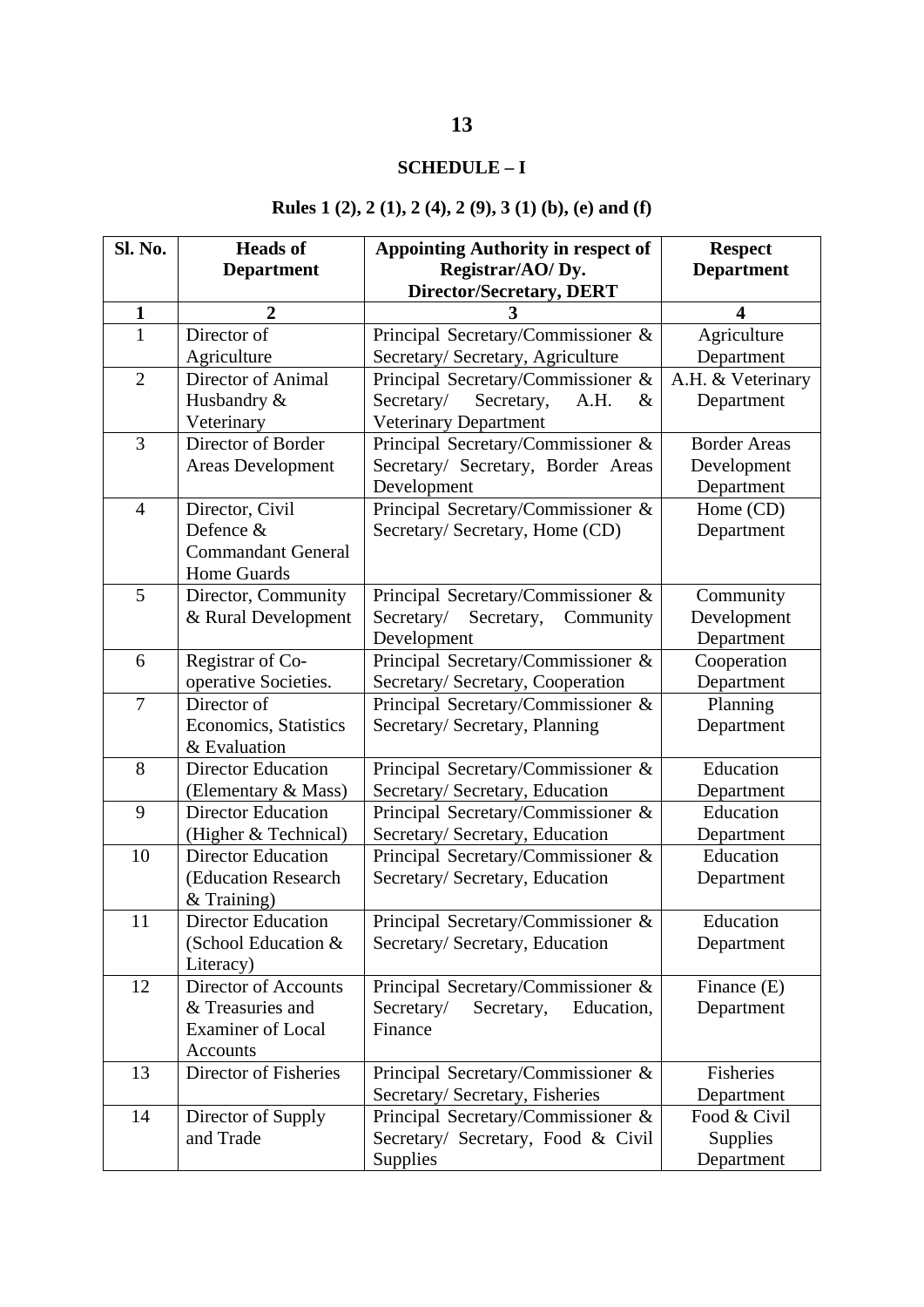| 15 | Principal Chief                                  | Principal Secretary/Commissioner &                 | <b>Forest Department</b> |
|----|--------------------------------------------------|----------------------------------------------------|--------------------------|
|    | Conservation of                                  | Secretary/ Secretary, Forest                       |                          |
|    | Forest                                           |                                                    |                          |
| 16 | Trade Adviser & Ex-                              | Principal Secretary/Commissioner &                 | General                  |
|    | Officio Director of                              | Secretary/ Secretary, General Admn.                | Administration.          |
|    | Movement                                         | Department                                         | Department               |
| 17 | Director of Health                               | Principal Secretary/Commissioner &                 | Health & Family          |
|    | Services                                         | Secretary,<br>Secretary/<br>Health<br>&            | Welfare                  |
|    |                                                  | <b>Family Welfare</b>                              | Department               |
| 18 | <b>Inspector General of</b>                      | Principal Secretary/Commissioner &                 | Home (Jails)             |
|    | Prisons                                          | Secretary/ Secretary, Home (Jails)                 | Department               |
| 19 | Director General of                              | Principal Secretary/Commissioner &                 | Home (Police)            |
|    | Police                                           | Secretary/ Secretary, Home (Police)                | Department               |
| 20 | Director of                                      | Principal Secretary/Commissioner &                 | Information &            |
|    | Information & Public                             | Secretary/ Secretary, Information &                | <b>Public Relations</b>  |
|    | Relations                                        | <b>Public Relations</b>                            | Department               |
| 21 | Director of Industries                           | Principal Secretary/Commissioner &                 | Industries               |
|    |                                                  | Secretary/ Secretary, Industries                   | Department               |
| 22 | <b>Labour Commissioner</b>                       | Principal Secretary/Commissioner &                 | Labour                   |
|    |                                                  | Secretary/Secretary, Labour                        | Department               |
| 23 | Chief Inspector of                               | Principal Secretary/Commissioner &                 | Labour                   |
|    | <b>Boilers &amp; Factories</b>                   | Secretary/ Secretary, Labour                       | Department               |
| 24 | Director of                                      | -do-                                               | -do-                     |
|    | Employment &                                     |                                                    |                          |
| 25 | <b>Craftsmen Training</b><br>Director of Mineral |                                                    |                          |
|    |                                                  | Principal Secretary/Commissioner &                 | Mining $&$               |
|    | Resources                                        | Secretary/<br>Mining<br>Secretary,<br>&<br>Geology | Geology<br>Department    |
| 26 | Director of Printing $\&$                        | Principal Secretary/Commissioner &                 | Printing $\&$            |
|    | Stationery                                       | Secretary/<br>Secretary, Printing<br>$\&$          | Stationery               |
|    |                                                  | Stationery                                         | Department               |
| 27 | Chief Engineer, Public                           | Principal Secretary/Commissioner &                 | <b>Public Health</b>     |
|    | <b>Health Engineering</b>                        | Secretary/ Secretary, Public Health                | Engineering              |
|    |                                                  | Engineering                                        | Department               |
| 28 | Chief Engineer, PWD                              | Secretary, PWD                                     | PWD (R & B)              |
|    | (Roads)                                          |                                                    |                          |
| 29 | Director of Land                                 | Principal Secretary/Commissioner &                 | Revenue                  |
|    | Records & Surveys                                | Secretary/ Secretary, Revenue                      | Department               |
| 30 | Director of Sericulture                          | Principal Secretary/Commissioner &                 | Sericulture &            |
|    | & Weaving                                        | Secretary/ Secretary, Sericulture &                | Weaving                  |
|    |                                                  | Weaving                                            | Department               |
| 31 | Director of Social                               | Principal Secretary/Commissioner &                 | <b>Social Welfare</b>    |
|    | Welfare                                          | Secretary/ Secretary, Social Welfare               | Department               |
| 32 | Director of Soil                                 | Principal Secretary/Commissioner &                 | Conservation             |
|    | Conservation                                     | Secretary/<br>Secretary,<br>Soil                   | Department               |
|    |                                                  | Conservation                                       |                          |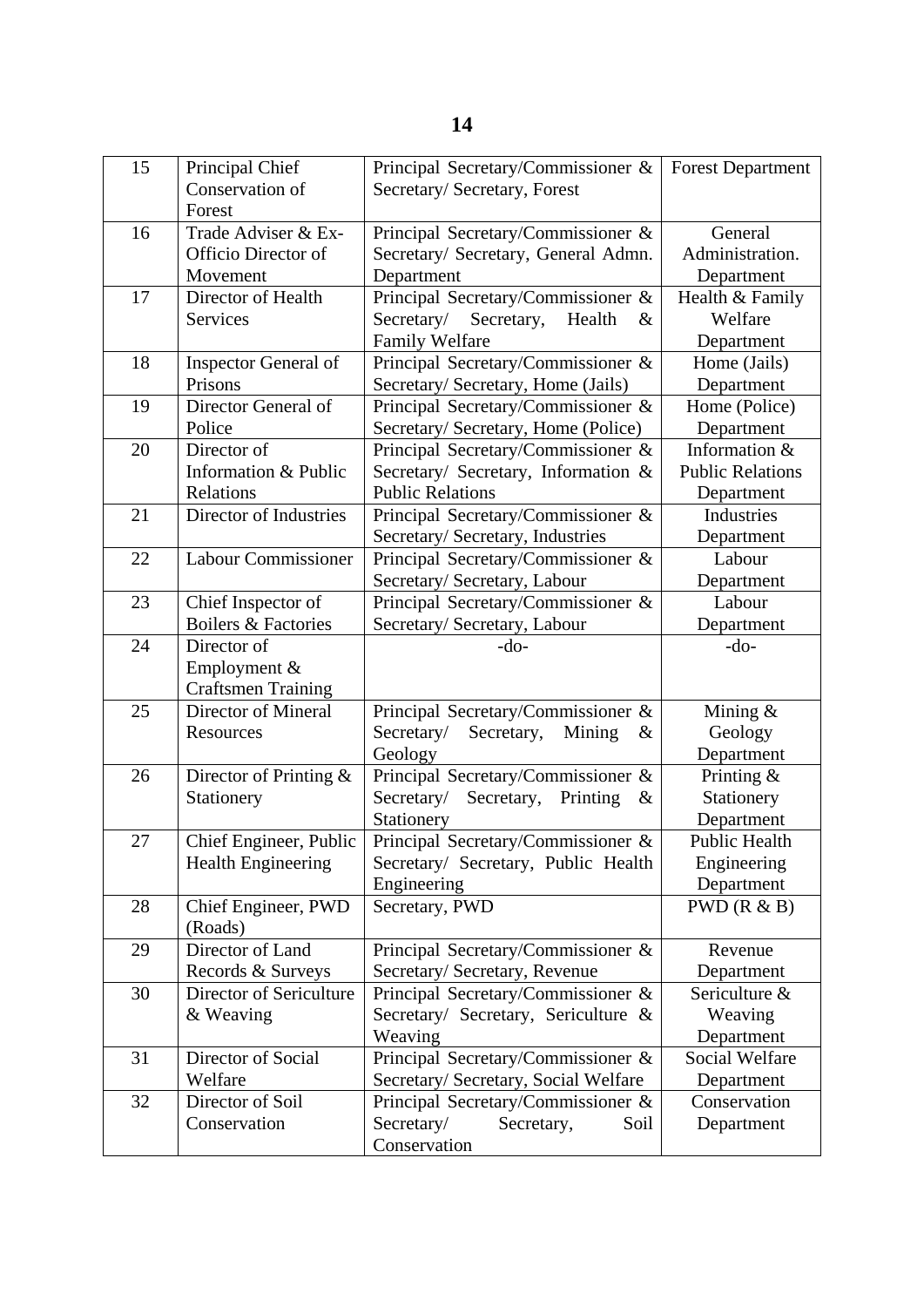| 33 | <b>Commission of Taxes</b>  | Principal Secretary/Commissioner &             | Excise,                 |
|----|-----------------------------|------------------------------------------------|-------------------------|
|    |                             | Secretary,<br>Secretary/<br>Excise,            | Registration &          |
|    |                             | Registration & Taxation                        | Taxation                |
|    |                             |                                                | Department              |
| 34 | Commissioner of<br>Excise   | $-do-$                                         | $-do-$                  |
| 35 | Director of Tourism         | Principal Secretary/Commissioner &             | Tourism                 |
|    |                             | Secretary/ Secretary, Tourism                  | Department              |
| 36 | Director of Urban           | Principal Secretary/Commissioner &             | <b>Urban Affairs</b>    |
|    | <b>Affairs</b>              | Secretary/ Secretary, Urban Affairs            | Department              |
| 37 | Director of Housing         | Principal Secretary/Commissioner &             | Housing                 |
|    |                             | Secretary/ Secretary, Housing                  | Department              |
| 38 | Controller of Weights       | Principal Secretary/Commissioner &             | Weights $&$             |
|    | & Measures                  | Secretary/ Secretary, Weights<br>&             | Measures                |
|    |                             | <b>Measures</b>                                | Department              |
| 39 | Director of Small           | Principal Secretary/Commissioner &             | Finance $(B)$           |
|    | Savings                     | Secretary/ Secretary, Finance                  | Department              |
| 40 | Director of State           | Principal Secretary/Commissioner &             | Excise,                 |
|    | Lottery                     | Secretary/<br>Secretary,<br>Excise,            | Registration &          |
|    |                             | Registration & Taxation                        | Taxation                |
|    |                             |                                                | Department              |
| 41 | Director of                 | Principal Secretary/Commissioner &             | Programme               |
|    | Programme                   | Secretary/ Secretary,<br>Programme             | Implementation          |
|    | Implementation &            | Implementation                                 | Department              |
|    | Evaluation                  |                                                |                         |
| 42 | <b>Senior Electrical</b>    | Principal Secretary/Commissioner &             | <b>Power Department</b> |
|    | Inspector                   | Secretary,<br>Secretary/<br>Power              |                         |
|    |                             | Department                                     |                         |
| 43 | Commandant,                 | Principal Secretary/Commissioner &             | Labour                  |
|    | Meghalaya Civil Task        | Secretary/ Secretary, Labour                   | Department              |
|    | Force.                      |                                                |                         |
| 44 | Director of Sports &        | Principal Secretary/Commissioner &             | Sports & Youths         |
|    | <b>Youths Affairs</b>       | Secretary/ Secretary,<br><b>Sports</b><br>$\&$ | <b>Affairs</b>          |
|    |                             | <b>Youths Affairs</b>                          | Department              |
| 45 | Chief Engineer, PWD         | Secretary, PWD                                 | Public Works            |
|    | (Buildings)                 |                                                | Department              |
| 46 | Advocate General,           | Principal Secretary/Commissioner &             | Law Department          |
|    | Guwahati                    | Secretary/Secretary, Law                       |                         |
| 47 | <b>Additional Advocate</b>  | -do-                                           | $-do-$                  |
|    | General, Shillong           |                                                |                         |
| 48 | <b>Chief Electoral</b>      | Principal Secretary/Commissioner &             | Election                |
|    | Officer                     | Secretary/Secretary, Election                  | Department              |
| 49 | Commissioners of            | Principal Secretary/Commissioner &             | Personnel & A.R.        |
|    | Division                    | Secretary/ Secretary, Personnel &              | (B) Department          |
|    |                             | $A.R.$ $(B)$                                   |                         |
| 50 | <b>Inspector General of</b> | Principal Secretary/Commissioner &             | <b>ERTS</b>             |
|    | Registrations               | Secretary/Secretary, ERTS                      |                         |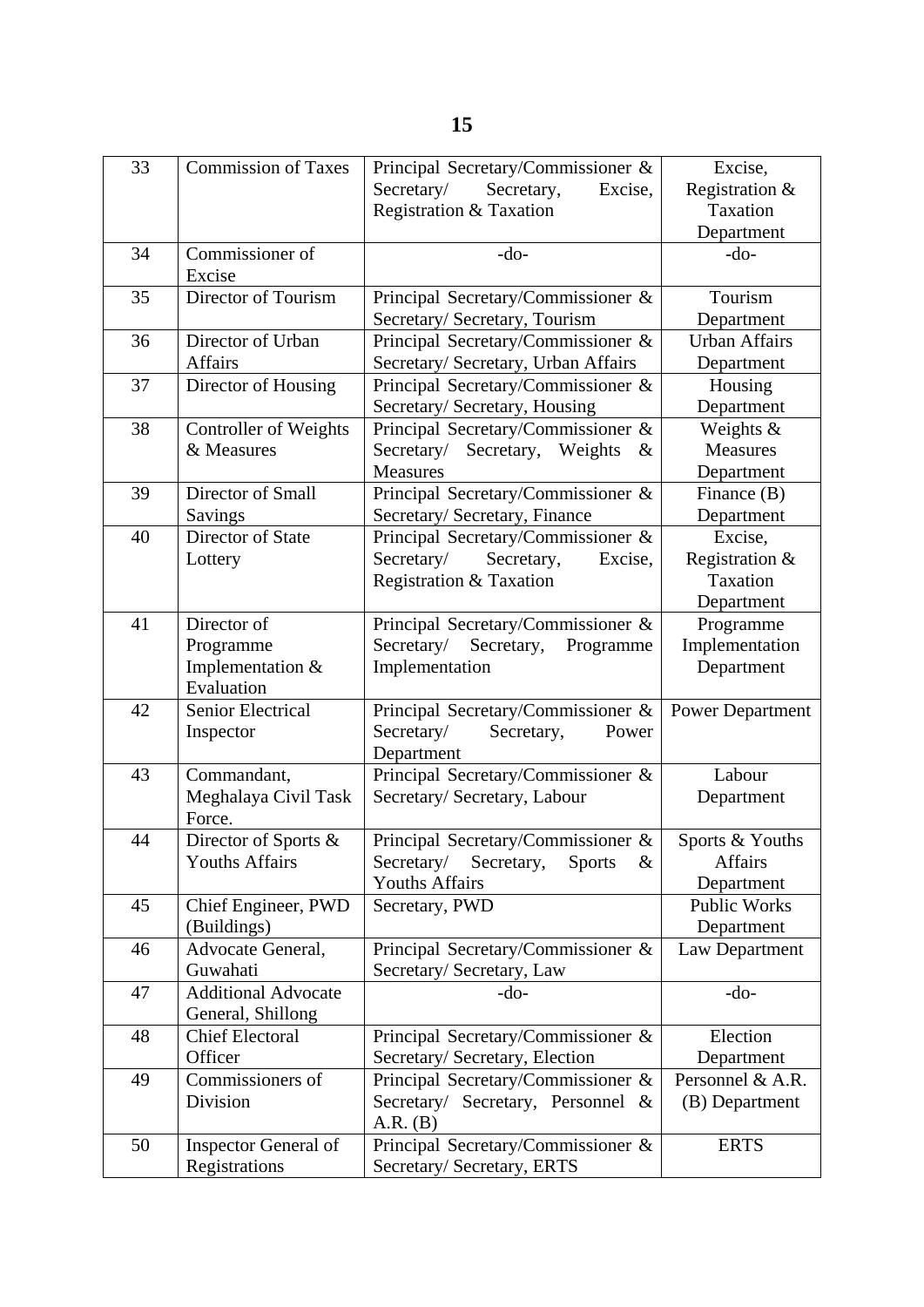| 51 | Superintendent of        | $-do-$                               | $-do-$           |
|----|--------------------------|--------------------------------------|------------------|
|    | <b>Stamps</b>            |                                      |                  |
| 52 | <b>State Apprentice</b>  | Principal Secretary/Commissioner &   | Labour           |
|    | Advise                   | Secretary/Secretary, Labour          | Department       |
| 53 | Secretary Meghalaya      | Principal Secretary/Commissioner &   | G.A. Department  |
|    | Rajya Sainik Board       | Secretary/Secretary, GAD             |                  |
| 54 | Director of Arts &       | Principal Secretary/Commissioner &   | Arts & Culture   |
|    | Culture                  | Secretary/Secretary, Arts & Culture  | Department       |
| 55 | <b>Examiner of Local</b> | Principal Secretary/Commissioner &   | Finance          |
|    | Accounts                 | Secretary/ Secretary, Finance        |                  |
| 56 | Chief Engineer, PWD      | Principal Secretary/Commissioner &   | Personnel & A.R. |
|    |                          | Secretary/ Secretary, Personnel &    | (A) Department   |
|    |                          | A.R. (A) in terms of proviso to Rule |                  |
|    |                          | 6(1)                                 |                  |

# **SCHEDULE – II**

|                | <b>ADMINISTRATIVE</b>                         | Rs. 23,300-700-26,800-800-30,800-850-35,050/- |
|----------------|-----------------------------------------------|-----------------------------------------------|
|                | <b>Officer/Deputy Director</b>                |                                               |
|                | (Admn.)/Secretary (DERT)                      |                                               |
| 2              | Registrar                                     | Rs. 15,700-480-18,850-EB-500-22,580-28,180/-  |
| 3              | Superintendent                                | Rs. 14,100-410-16,560-EB-440-20,080-500-      |
|                |                                               | $25,080/-$                                    |
| $\overline{4}$ | U.D. Assistant/Accountant                     | Rs. 12,000-340-14,040-EB-370-17,000-420-      |
|                |                                               | $21,200/-$                                    |
| 5              | L.D. Assistant                                | 9,200-240-10,640-EB-260-12,720-300-<br>Rs.    |
|                |                                               | $15,720/-$                                    |
| 6              | $\mathbf{i}$<br>Typist                        | Rs. 8,300-220-9,620-EB-240-11,540-270-        |
|                |                                               | $14,240/-$                                    |
|                |                                               |                                               |
|                | $\mathbf{ii}$<br><b>Typist (Senior Grade)</b> | Rs. 10,600-280-12,280-EB-300-14,680-360-      |
|                |                                               | 18,280/-                                      |

# **Para 6 Education Departments:**

i) Administrative Officer/Secretary, SCERT;

The post of Administrative Officer and the post of Secretary (SCERT) now DERT are to be treated as cadre posts within the Directorate Ministerial Service for promotion of the senior-most Registrar.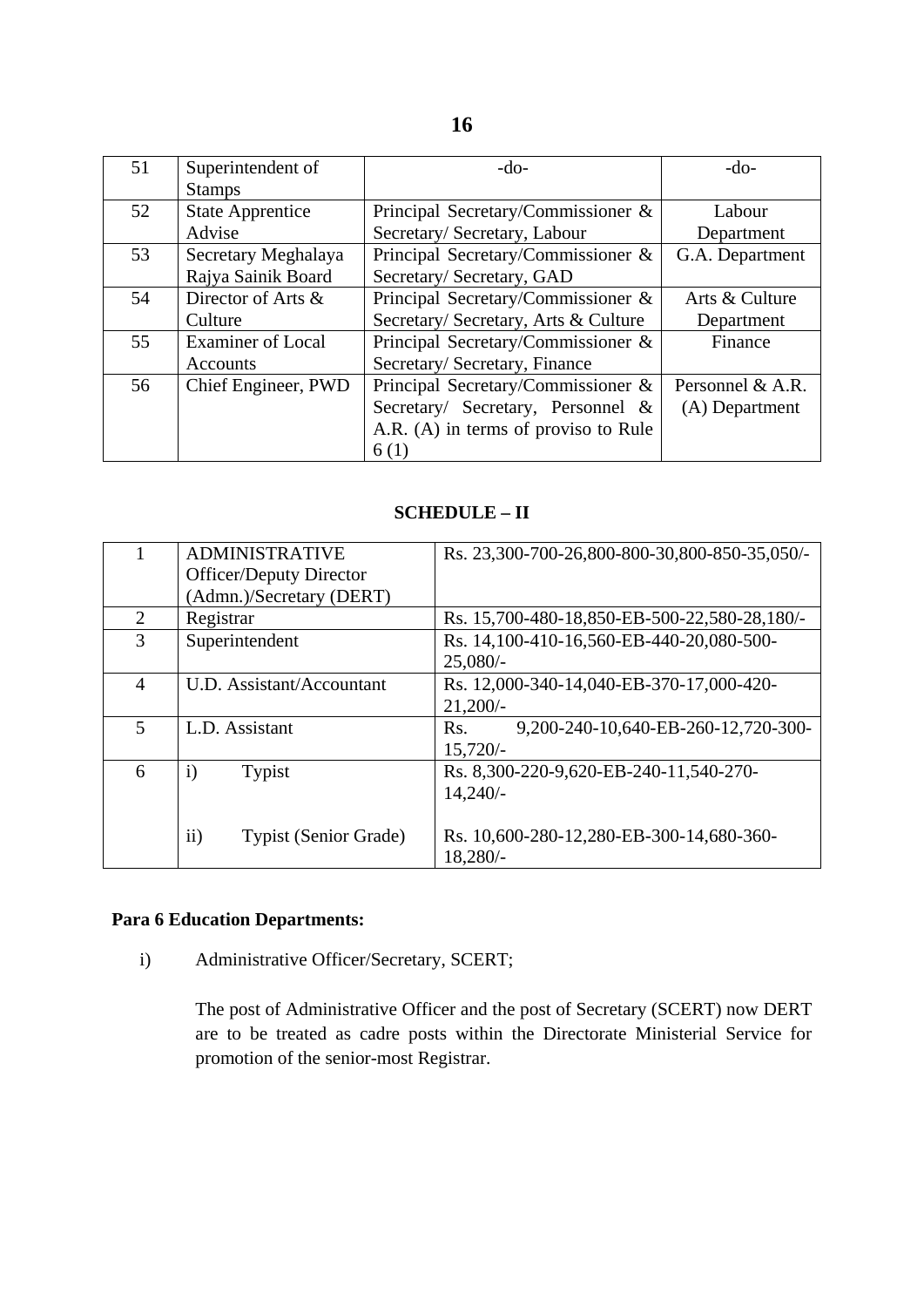# **Para 37 Common categories of posts/services:**

i) Administrative Officers:

 promotional post for the Registrars in these offices. Government accepted the Commission's recommendation for keeping the post of Administrative Officer in the offices of the Heads of Departments to be the

# **SCHEDULE – III**

# **{Rule 19 (iii)}**

# **Educational Qualifications for recruitment of Lower Division Assistants and Typists in Heads of Departments**

| <b>Sl. No.</b> | <b>Method of recruitment</b>         | <b>Minimum Educational Qualifications</b>   |
|----------------|--------------------------------------|---------------------------------------------|
|                |                                      |                                             |
| $\mathbf A$    | <b>For Lower Division Assistants</b> |                                             |
| 1.             | direct recruitment<br>By<br>through  | P.U.C. or Higher Secondary<br>School        |
|                | competitive examinations [Rule 9,    | Leaving Certificate or any equivalent       |
|                | $(1)$ ]                              | educational qualification.                  |
| 2.             | By selection from Typists [Rule 9,   | H.S.L.C. or Matriculate or any equivalent   |
|                | (2)]                                 | educational qualifications with 4 years of  |
|                |                                      | regular and continuous service as Typist.   |
| 3.             | By selection from Grade IV [Rule]    | H.S.L.C. or Matriculate or any equivalent   |
|                | $9, (3)$ ]                           | educational qualifications with 7 years of  |
|                |                                      | regular and continuous service as Grade IV. |
| B              | <b>For Typists</b>                   |                                             |
| 1.             | By direct recruitment [Rule 11]      | Matriculate/H.S.L.C. examination or any     |
|                |                                      | equivalent educational qualification and    |
|                |                                      | passed the test on English type-writing     |
|                |                                      | conducted by the M.P.S.C.                   |

# **ORDERS BY THE GOVERNOR**

# **NOTIFICATION**

Dated Shillong, the  $9<sup>th</sup>$  May 2011

 NO: PER(AR). 105/83/56 – In exercise of the powers conferred by the proviso to Article 309 of the Constitution, the Governor of Meghalaya is pleased to make the following rules further to amend the Meghalaya Directorate Establishment (Ministerial) Service Rules, 2010, namely –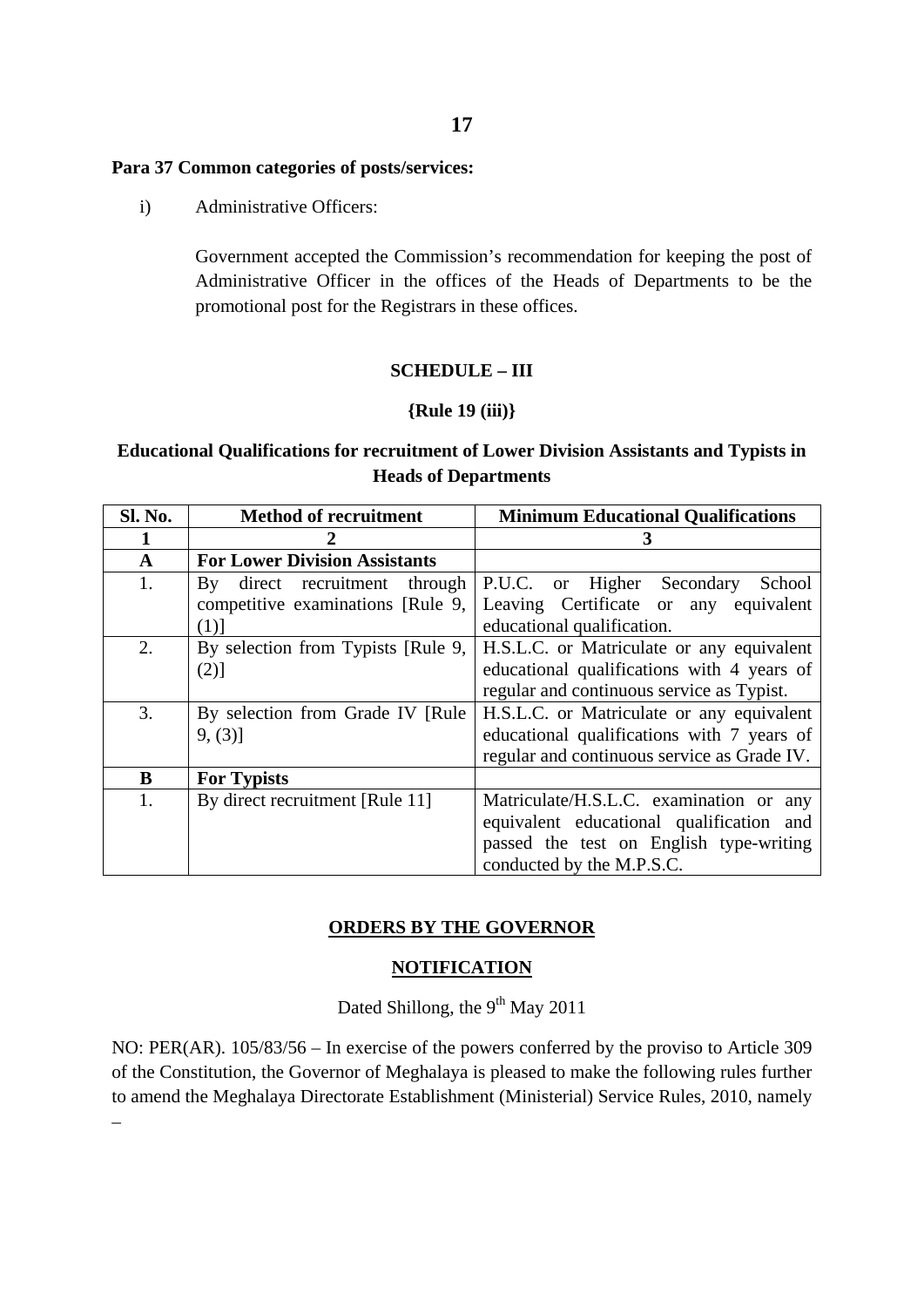| <b>Short title and</b><br><b>Commencement</b> | 1. | 2010          | These rules may be called the Meghalaya Directorate<br>Establishment (Ministerial) Service (Amendment) Rules,                                                                                                                                                                                                                                                                                                                                       |                                              |
|-----------------------------------------------|----|---------------|-----------------------------------------------------------------------------------------------------------------------------------------------------------------------------------------------------------------------------------------------------------------------------------------------------------------------------------------------------------------------------------------------------------------------------------------------------|----------------------------------------------|
|                                               | 2. |               | They shall come into force with immediate effect.                                                                                                                                                                                                                                                                                                                                                                                                   |                                              |
| Amendment of Rule 6 3.<br>(1).                |    | substituted:- | For Rule $6(1)$ of the principal rules, the following shall be                                                                                                                                                                                                                                                                                                                                                                                      |                                              |
|                                               |    |               | the<br>of<br>Appointment<br>posts<br>to<br>Officer/Deputy Director (Admn.)/Secretary to the rank of<br>Deputy Director) in the offices of Heads of Departments<br>where the $post(s)$ are in existence or to be created shall be<br>made by promotion from a select list prepared under Rule<br>14 from amongst the Registrar of the respective<br>Directorate who have served at least 2 (two) years as<br>Registrar in the Directorate concerned. | Administrative                               |
| <b>Amendment of Rule 13</b> 4<br>(a)          |    |               | For Rule 13 (a) of the principal rules, the following shall<br>be substituted:-                                                                                                                                                                                                                                                                                                                                                                     |                                              |
|                                               |    |               | Selection for promotion to the post of Administrative<br>Officer/Deputy Director (Admn.)/Secretary (equivalent to<br>the rank of Dy. Director):                                                                                                                                                                                                                                                                                                     |                                              |
|                                               |    | $\mathbf{i}$  | <b>Chief Secretary</b>                                                                                                                                                                                                                                                                                                                                                                                                                              | Chairman                                     |
|                                               |    | $\rm ii)$     | Principal Secretary/<br>Commissioner & Secretary/<br>Secretary, Personnel &<br>A.R. Department                                                                                                                                                                                                                                                                                                                                                      | Member                                       |
|                                               |    | iii)          | Principal Secretary/<br>Commissioner & Secretary/<br>Secretary, Finance<br>Department or his<br>representative                                                                                                                                                                                                                                                                                                                                      | Member                                       |
|                                               |    | iv)           | Principal Secretary/<br>Commissioner & Secretary/<br>Secretary of the<br>Department concerned                                                                                                                                                                                                                                                                                                                                                       | Convener<br>$\propto$<br>Member<br>Secretary |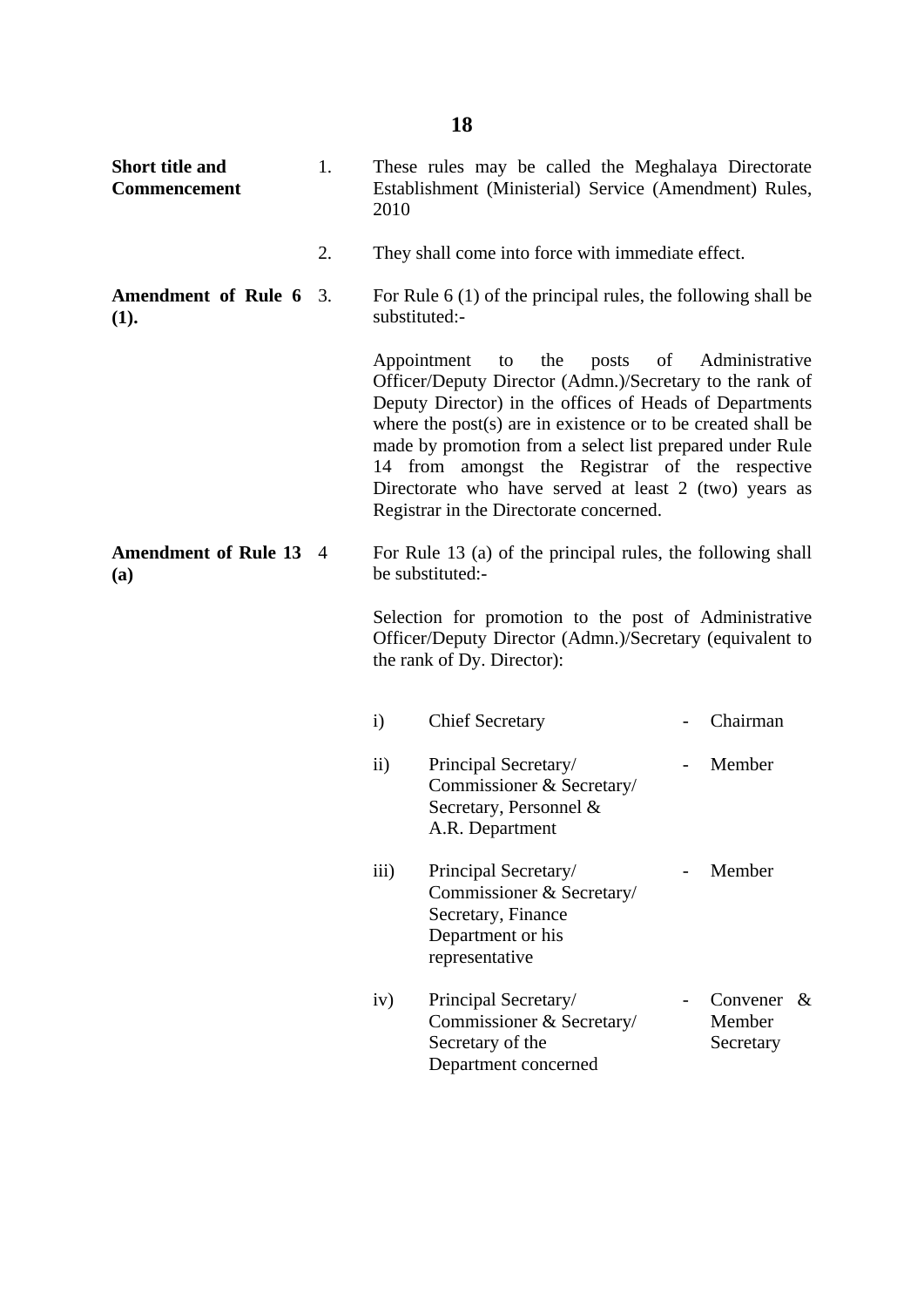Selection for promotion to the post of Registrar, Superintendent, Upper Division Assistant, Lower Division Assistant and Typist (Senior Grade):

| $\rm i)$  | Principal Secretary/<br>Commissioner & Secretary/<br>Secretary of the<br>Department concerned | Chairman            |
|-----------|-----------------------------------------------------------------------------------------------|---------------------|
| $\rm ii)$ | <b>Head of Department</b>                                                                     | Member<br>Secretary |
| iii)      | Representative from<br>Personnel (B) Department                                               | Member              |
| iv)       | Representative from<br>Finance Department not<br>below the rank of O.S.D.                     | Member              |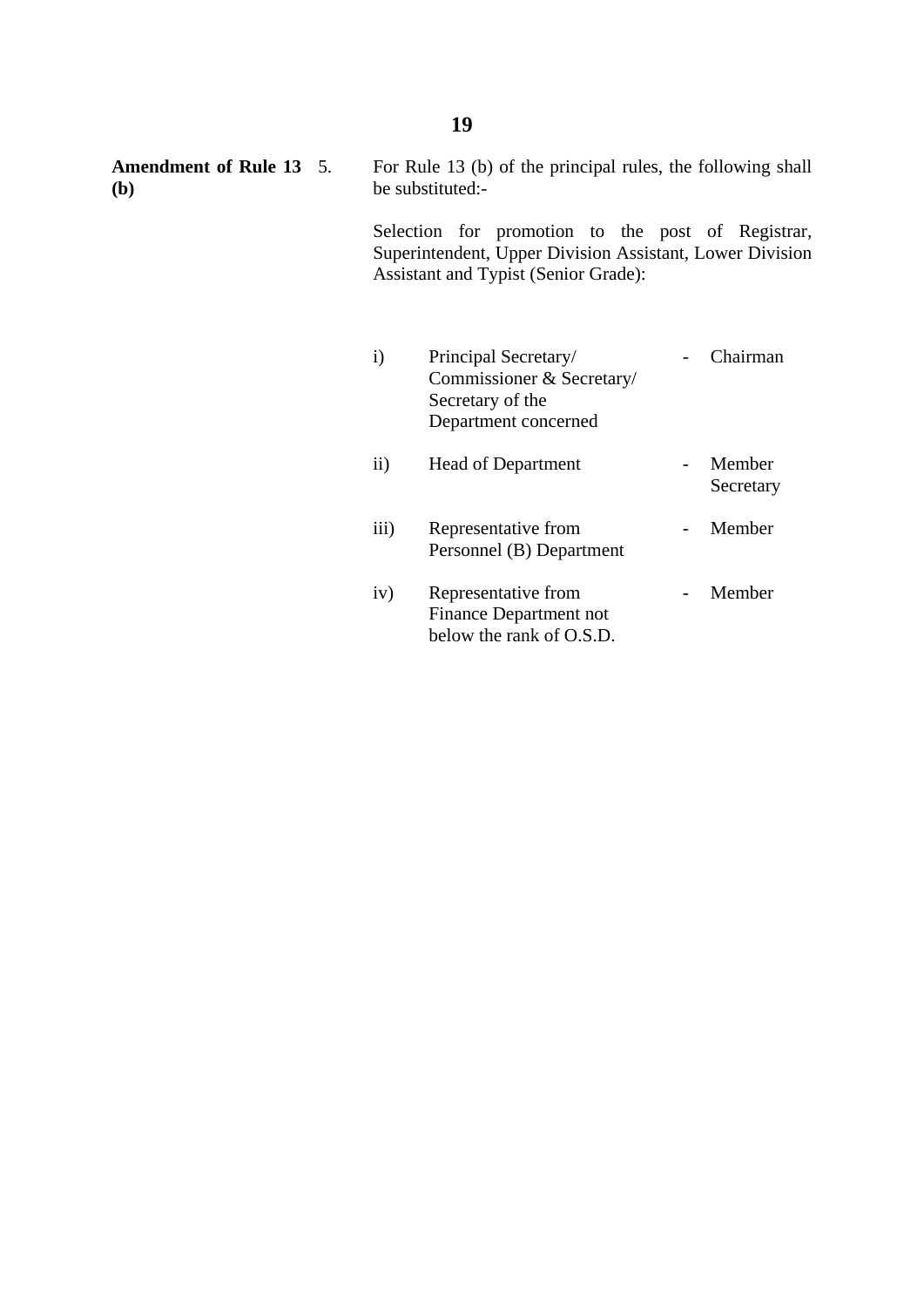insertion of rule 32 & 33.

 $\widehat{\mathbb{D}}_n$ After Rule 31 of the principal rules, the following new rules 32 h 33 shall be inserted, namely, -

"32. Pay Scale.- The Scale of pay admissible to the members of the Survice in different posts as shown in column 3 of the Schedule If so tiject to revision by Government from time to time."

"33 .eave, ponsion and other conditions of service.- All matters generally relating to allowances, leave, pension, discipline and other conditions of Service shall be regulated by rules and orders as are from time to time."

Renumbering of rule 32 &33 7.

The existing rules 32 & 33 shall be renumbered as rules 34 & 35.

Amondment of Schedule-II. 8.

The entire Schedule-II shall be substituted:-

#### SCHEDULE-II (See rule 32)

| 医肾             | Attributed by Officer/Doputy<br>Director (Adran, /Sessebay<br><b>LOBRY!</b> | Rs.23,300 - 700 - 27,500 - 830 - 32,460 - 970 - 39,270 -       |
|----------------|-----------------------------------------------------------------------------|----------------------------------------------------------------|
| 壶              | Registrar.                                                                  | for 16 300 - 410 19:70 - EB - 530 - 23340 - 720 - 31,860 -     |
| $\overline{1}$ | Superinter duce                                                             | Fis.14 700 - 370 - '7:290 - EB - 450 - 21 610 - 550 - 28,760 - |
| Ŧ              | 11.D. Assista : Mozivinant                                                  | Rs. 12,100 - 330 - 15 410 - E6 - 420 - 19,190 - 589 - 25.570 - |
| Πã.            | L.C. Assistant                                                              | Fa 9,990 - 250 - 11,650 - EB - 320 - 14,530 - 440 - 19,370 -   |
|                | (3 Typist (Ordinary Grade)                                                  |                                                                |
|                | Grado-L-<br>$\alpha$                                                        | Rs 11,300 - 260 - 13,200 - EB - 360 - 16,550 - 500 - 22,000 -  |
| 五.             | $\Im$ ashed $\rightarrow$                                                   | Rs. 5,952 - 250 - 11,650 - EB - 320 - 14,530 - 440 - 19,370 -  |
|                | $(286e^{-17})$                                                              | Rs. 8.300 - 210 : 1,770 - EB - 270 - 12.200 - 370 - 16,270 -   |
|                | (4) cyared (Sonice Grade)                                                   | Rs 10,530 - 270 - 12,490 - EB - 340 - 15 550 - 470 - 20,720 -  |



ight

Smti./..Diengdoh Secretary to the Govt. of Meghalaya Personnal & A.R.(a) Dopartment **Septim**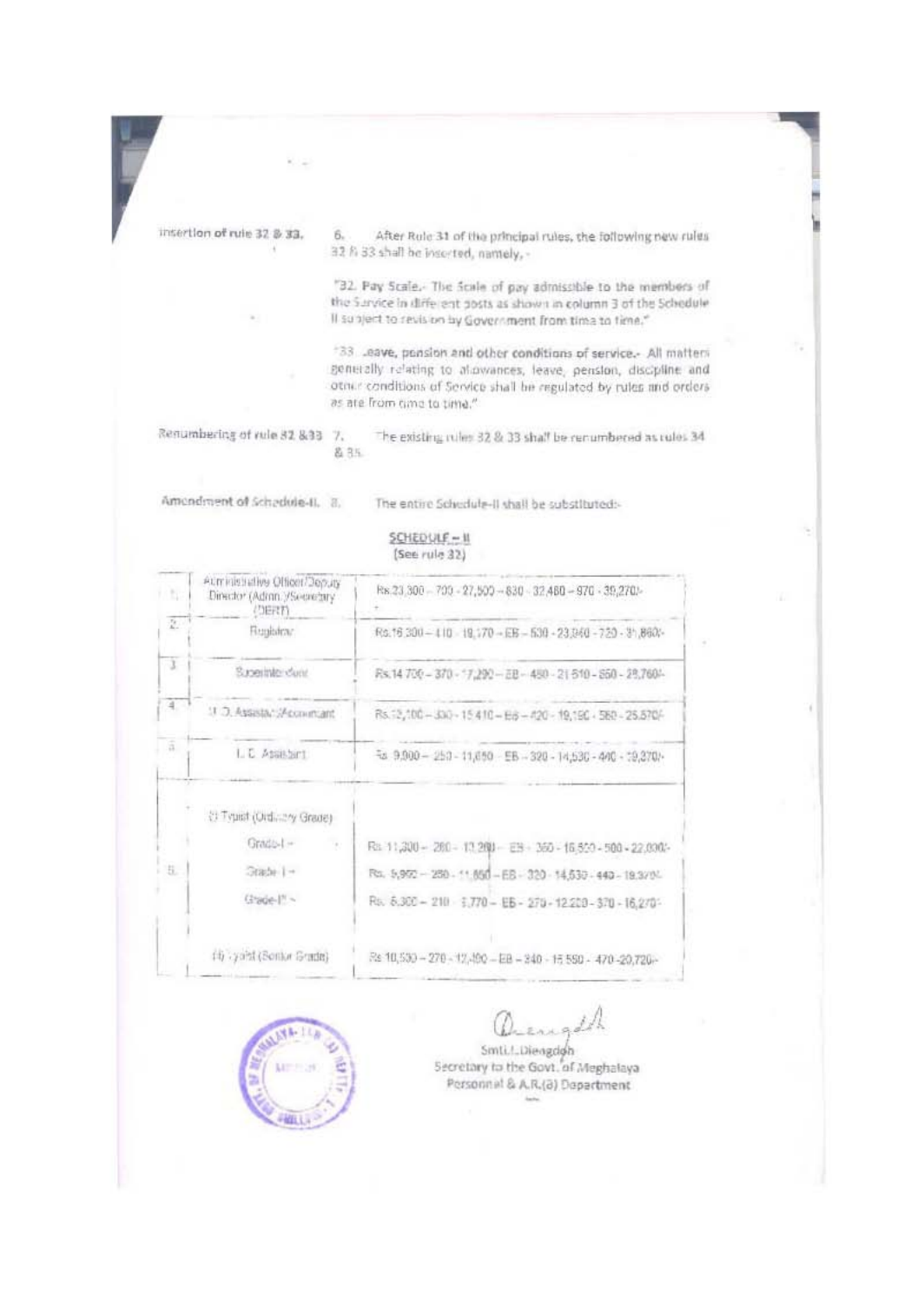|  | ř. |  |
|--|----|--|
|  |    |  |
|  |    |  |
|  |    |  |

B

N

J. ŧ

 $\tilde{l}$  .

# Mamo, No. PER(AR).165/83/ 56 -A

# Dated Shillong, the 9th May 2011

Capy to :-

 $\omega_1$ 

(1) The Chief Secretary, Government of Meghalays

(2) All Principal Secretaries / Conneissioner & Secretaries to the Government of Meghalaya

(3) All Adminiscrative Departments

(4) Alt Heads of Departments

By order etc.,

Fillm

(Smti, T. Dichar)<br>Deputy Secretary to the Govt, of Meghalaya<br>Personnel and Admy, Reforms (B) Department  $\sim$ 

3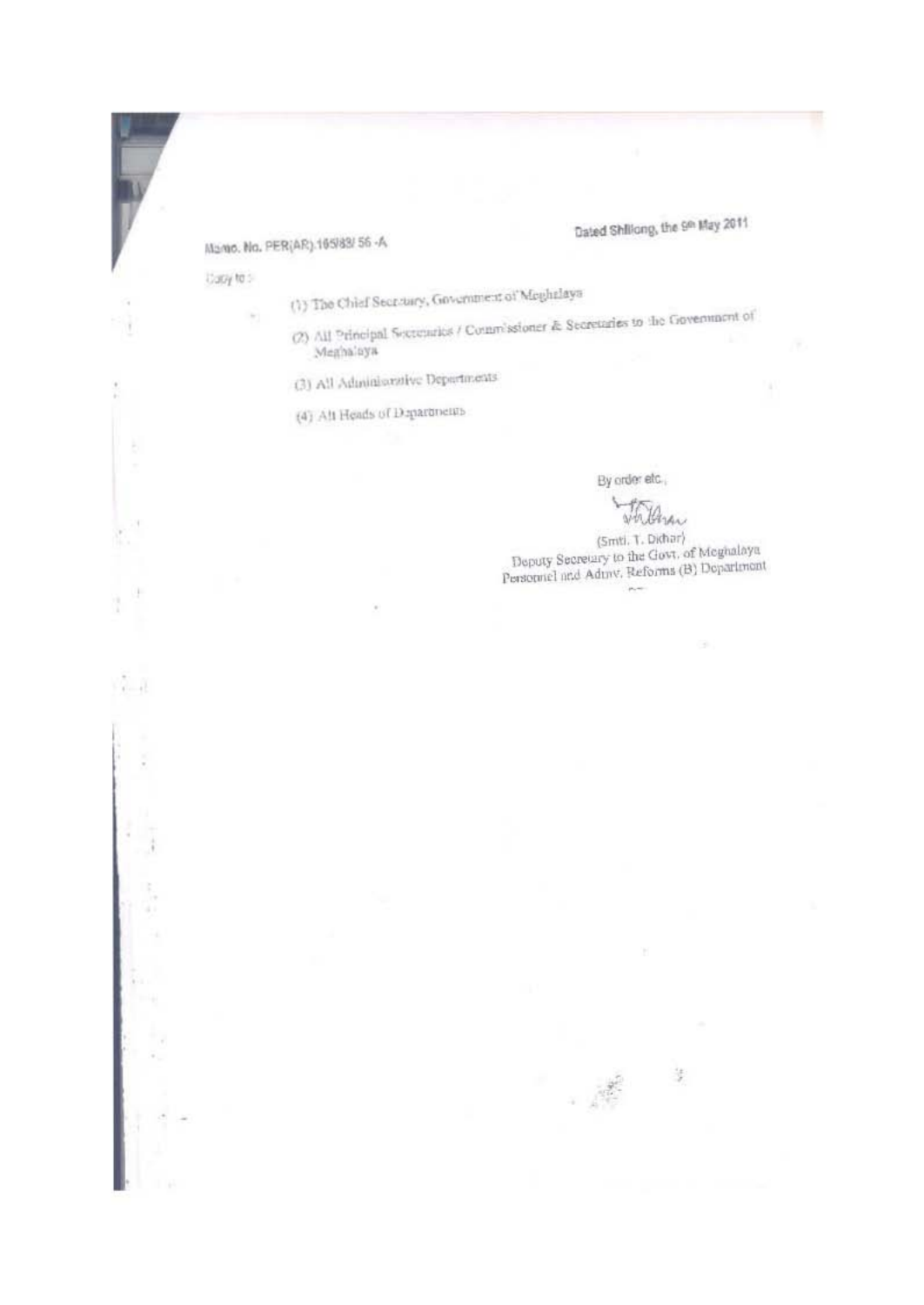# **22**

# **GOVERNMENT OF MEGHALAYA**

# **ORDERS BY THE GOVERNOR**

#### \*\*\*\*\*\*

# **NOTIFICATION**

Dated Shilong, the 5<sup>th</sup> December, 2012

 **NO: PER(AR). 105/83/Pt.I/1** – In exercise of the powers conferred by the proviso to Article 309 of the Constitution of India, the Governor of Meghalaya is pleased to make the following 2010, namely – rules further to amend the Meghalaya Directorate Establishment (Ministerial) Service Rules,

| <b>Short title and</b><br><b>Commencement</b> | 1.                       | These rules may be called the Meghalaya Directorate<br>Establishment (Ministerial) Service (Amendment) Rules,<br>2012                                                                                                                                                                                                          |
|-----------------------------------------------|--------------------------|--------------------------------------------------------------------------------------------------------------------------------------------------------------------------------------------------------------------------------------------------------------------------------------------------------------------------------|
|                                               | 2.                       | They shall come into force with immediate effect.                                                                                                                                                                                                                                                                              |
| <b>Amendment of Rule</b><br>10                | $\overline{\phantom{0}}$ | In Rule 10 of the Meghalaya (Ministerial) Service Rules,<br>2010 (hereinafter referred to as the principal Rules), the<br>words "subject to availability of posts" appearing therein<br>shall be omitted.                                                                                                                      |
| <b>Amendment of Rule -</b><br><u> 11</u>      |                          | In Rule 11 of the principal Rules, the following new rule<br>11 shall be substituted, namely                                                                                                                                                                                                                                   |
|                                               |                          | "Rule 11. (1) Typist (Grade III) – Appointment to the<br>posts of Typists (Grade III) shall be made by direct<br>recruitment on the result of the competitive examination<br>conducted by the Commission.                                                                                                                      |
|                                               |                          | "(2) Typist (Grade II) – Typists with a minimum of 3<br>(three) years of qualifying service in Grade III shall be<br>eligible for appearing the Speed Test of 45 words per<br>minute to be conducted by Meghalaya Public Service<br>Commission and their placement in the Grade shall be<br>subject to passing the Speed Test. |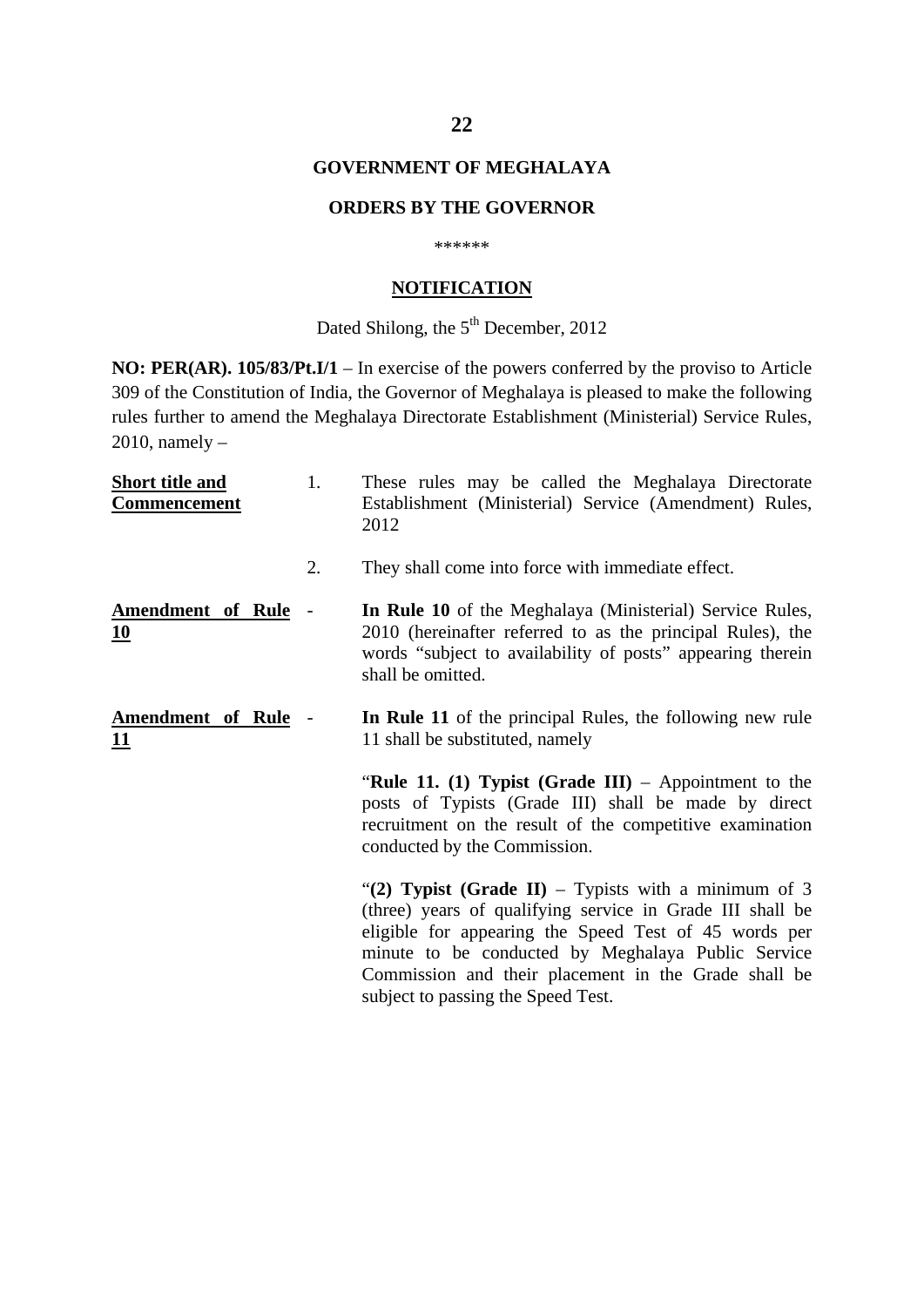"**(3) Typist (Grade I)** – Typists with a minimum of 3 (three) years of qualifying service in Grade II shall be eligible for appearing the Speed Test of 60 words per minute to be conducted by Meghalaya Public Service Commission and their placement in the Grade shall be subject to passing the Speed Test.

Sd/

(Smti. L. Diengdoh, IAS)

Secretary to the Govt. of Meghalaya,

Personnel & A.R. (B) Department.